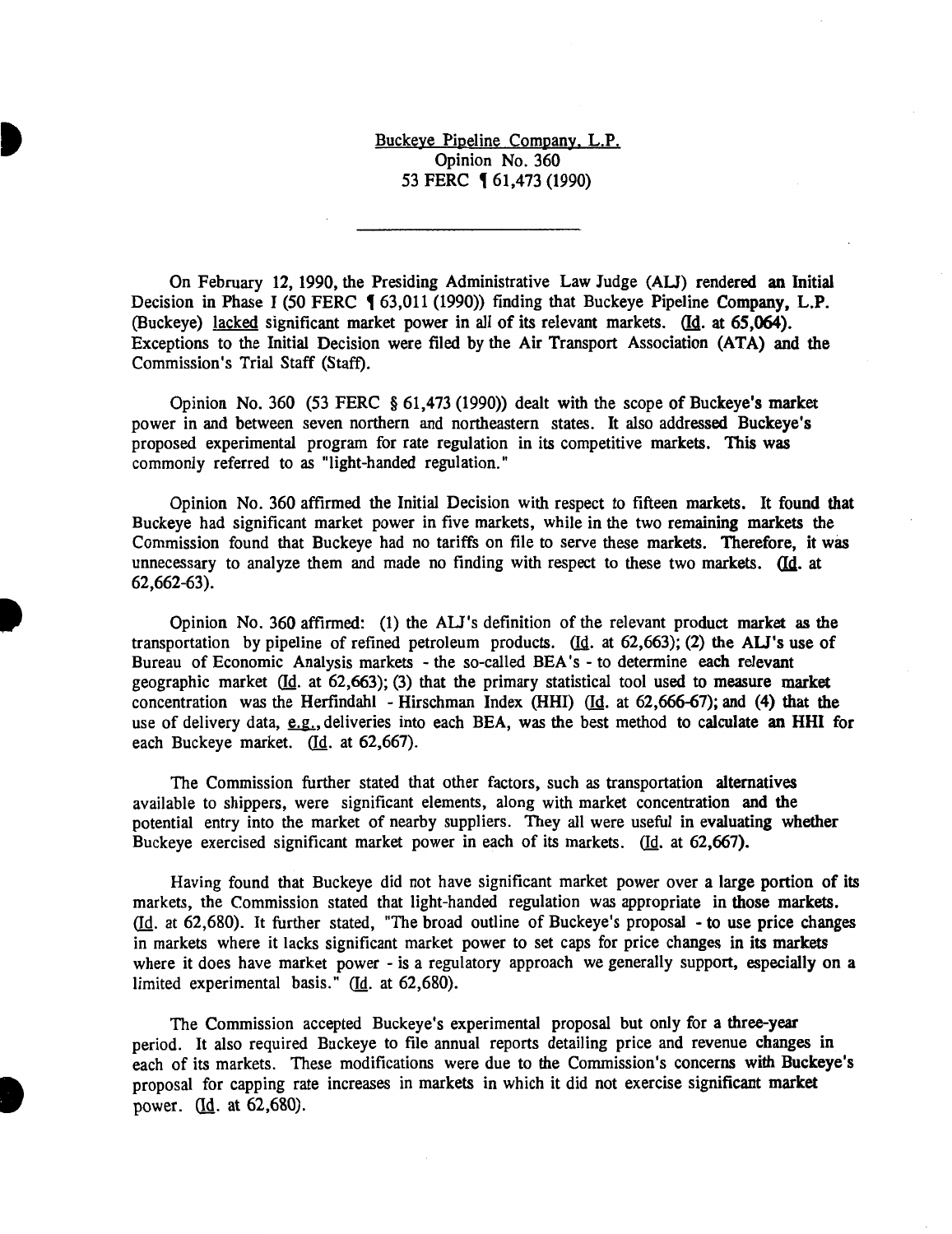Buckeye Pipeline Company. L.P., Opinion No. 360, Opinion and Order On Initial Decision 53 FERC **[** 61,473 (1990).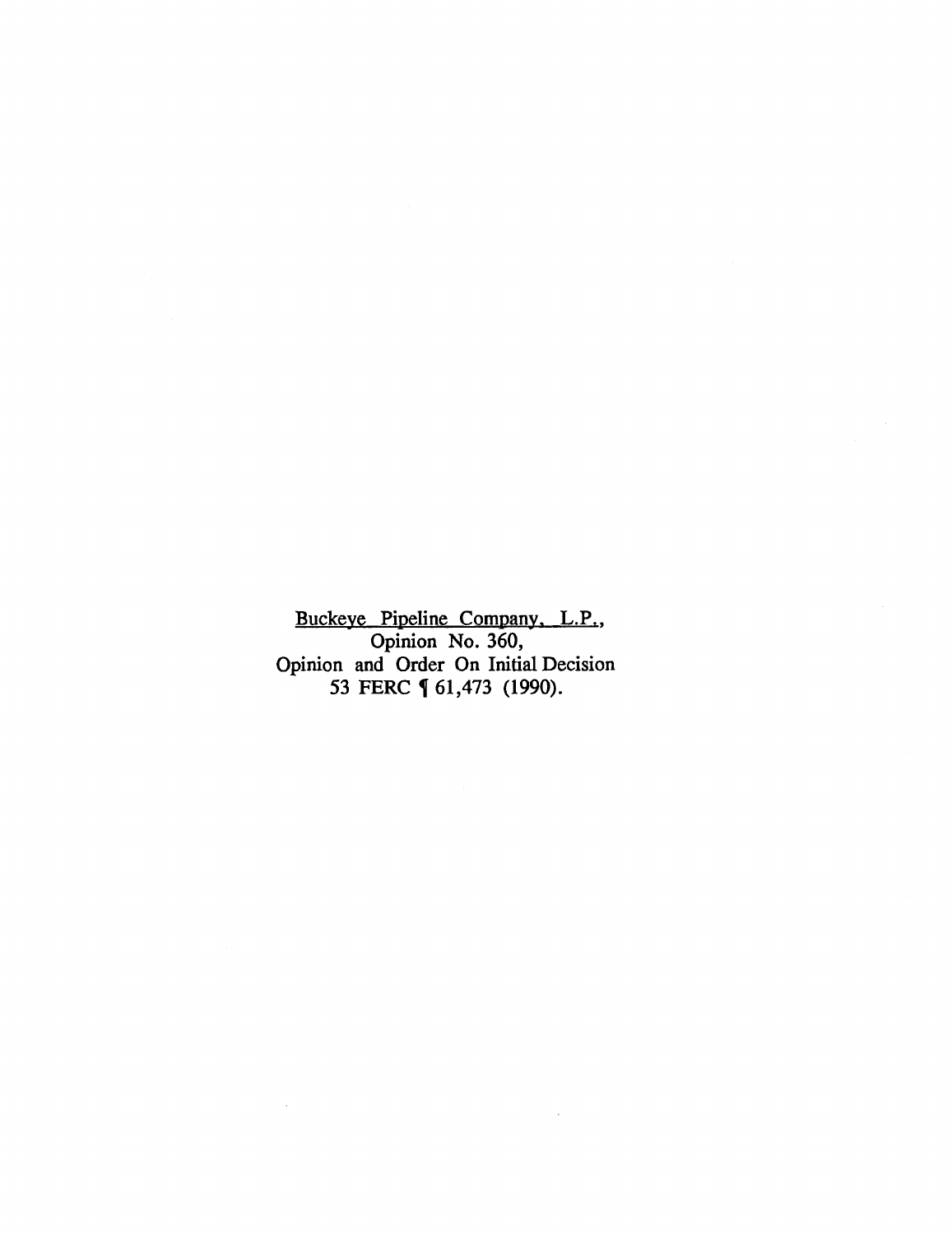# $[$  161,473]

Buckeye Pipe Line Company, L.P., Docket No. IS87-14-000, et al. and ORSB-3-000

Opinion No. 360; Opinion and Order on Initial Decision

# (Issued December 31, 1990)

Before Commissioners: Martin L. Allday, Chairman; Charles A. Trabandt, Elizabeth Anne Moler, and Jerry J. Langdon.

[Note: The Initial Decision of the presiding administrative law judge issued February 12, 1990, appears at 50 FERC  $\P$  63,011.]

### *Appearances*

*Christropher]. Barr* and *David B. MacGregorfor* Buckeye Pipe Line Company, L.P.

*Roger B. Coven, Richard T. Williams,* and *David A. Berg* for Air Transport Association of America

*Lisa]. Gefen* and *Kevin Hawley* for the Association of Oil Pipe Lines

*Sherman S. Poland* and *john Ladner* for Sun Pipe Line Company

*Edward I. LeDuc* for Texas Eastern Transmission Corporation

*Michael D. Cotleur, Anja M. Clark,* Kenn~th *M. Ende, Arnold H. Meltz, William Collins,* and *Robin Nuschler* for the Staff of the Federal Energy Regulatory Commission

# [Opinion No. 360 Text]

This is a bifurcated proceeding. In Phase I the Commission directed the presiding administrative law judge (ALJ) to make findings whether Buckeye Pipe Line Company, L.P. (Buckeye) has significant market power in the markets to which it transports or whether it is subject to effective competition in those markets. Phase II was intended to address how Buckeye's rates would be regulated, particularly in the markets, if any, in which Buckeye lacks significant market power. On February 12, 1990, the ALJ issued an Initial Decision in Phase I<sup>1</sup> finding that Buckeye lacks significant market power in all of its relevant markets.2 The Air Transport Association

1 50 FERC **1** 63,011 (1990).  $2 \text{ Id. at p. } 65,064$ .

 $\textcolor{red}{\textbf{\textcolor{blue}{\textbf{\textcolor{blue}{\textbf{\textcolor{blue}{\textbf{\textcolor{blue}{\textbf{\textcolor{blue}{\textbf{\textcolor{blue}{\textbf{\textcolor{blue}{\textbf{\textcolor{blue}{\textbf{\textcolor{blue}{\textbf{\textcolor{blue}{\textbf{\textcolor{blue}{\textbf{\textcolor{blue}{\textbf{\textcolor{blue}{\textbf{\textcolor{blue}{\textbf{\textcolor{blue}{\textbf{\textcolor{blue}{\textbf{\textcolor{blue}{\textbf{\textcolor{blue}{\textbf{\textcolor{blue}{\textbf{\textcolor{blue}{\textbf{\textcolor{blue}{\textbf{\textcolor{blue}{\textbf{\textcolor{blue}{\textbf{\textcolor{$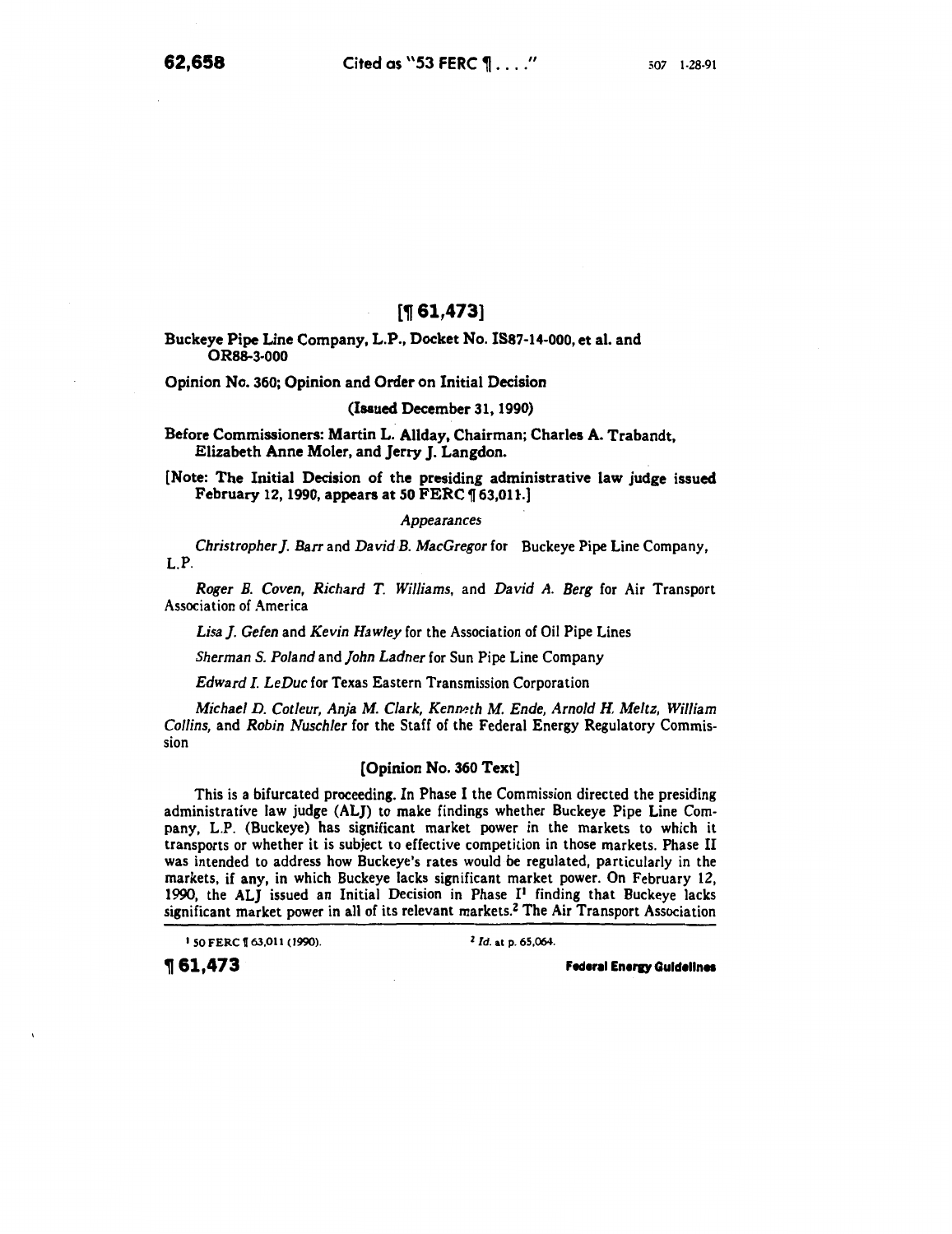(ATA) and the Commission's staff filed briefs on exceptions to the AL}'s Initial Decision.

The Commission affirms the conclusions of the ALJ with respect to 15 of Buckeye's markets, reverses the ALJ with respect to five markets, and finds that in two markets analyzed by the parties Buckeye has no tariff on file to serve the market. For Phase II of this proceeding, Buckeye has proposed a five-year experimental program by which its rates (including those for markets where Buckeye does not exercise significant market power) will be controlled by certain rate caps. The Commission has decided to allow Buckeye to implement its proposal with some modifications. However, with respect to the five· markets in which the Commission finds that Buckeye exercises significant market power, the Commission will remand the case to the ALJ to determine the appropriate base rates to which the rate caps will apply and to resolve the amount of reparations, if any, to which ATA may be entitled in its pending complaint against Buckeye's rates.

## I. Background

# A. *Buckeye's System*

Buckeye is one of the largest independent oil pipelines, with over 3,400 miles of pipeline serving 10 states.3 It is an operating partnership of a master limited partnership, Buckeye Partners, L.P. The Penn Central Corporation is the general partner of Buckeye Partners, L.P. Over *97* percent of Buckeye's service is interstate and thus subject to the jurisdiction of the Commission. Buckeye is solely a common carrier that neither owns nor controls the petroleum products that it transports. Buckeye's transportation rates are based on a volumetric, perbarrel basis. The Company receives no demand charges from its customers.

Buckey transports petroleum products from refineries, connecting pipelines, and marine terminals owned by others to terminals. Each shipment moves through Buckeye's system as a separate and identifiable batch to the destination indicated by the shipper.4

Buckeye's markets span the northern part of the United States from Illinois to New York City with a spur line in the State of Washington. Most customers are either major integrated oil companies, major United States air carriers, or smaller marketing companies.5 In the New York City area, Buckeye transports primarily jet fuel; however, outside of this area most of Buckeye's shipments are gasoline and distillate.<sup>6</sup>

# B. *Procedural History*

This proceeding arises from a Buckeye filing on February 13, 1987, that proposed a six percent general rate increase and requested relief from section 4 of the Interstate Commerce Act (ICA) in order that Buckeye could charge lower rates for a longer haul than for a shorter haul to meet competition.7 Buckeye's rate proposal would cover the transportation of petroleum products in and between the States of Illinois, Indiana,

| <sup>6</sup> Approximately 25 percent of Buckeye's total<br>volumes transported are jet fuel; most of this jet fuel                                                                                                          |  |
|------------------------------------------------------------------------------------------------------------------------------------------------------------------------------------------------------------------------------|--|
| is transported within the New York City area.                                                                                                                                                                                |  |
| <sup>7</sup> Under section 4, 49 U.S.C. $§$ 4 (1979), a pipeline<br>may not charge a higher rate for transporting prod-<br>ucts to a nearer destination than it charges for a<br>farther destination, without obtaining FERC |  |
| approval.                                                                                                                                                                                                                    |  |
|                                                                                                                                                                                                                              |  |

FERC Reports

~ 61,473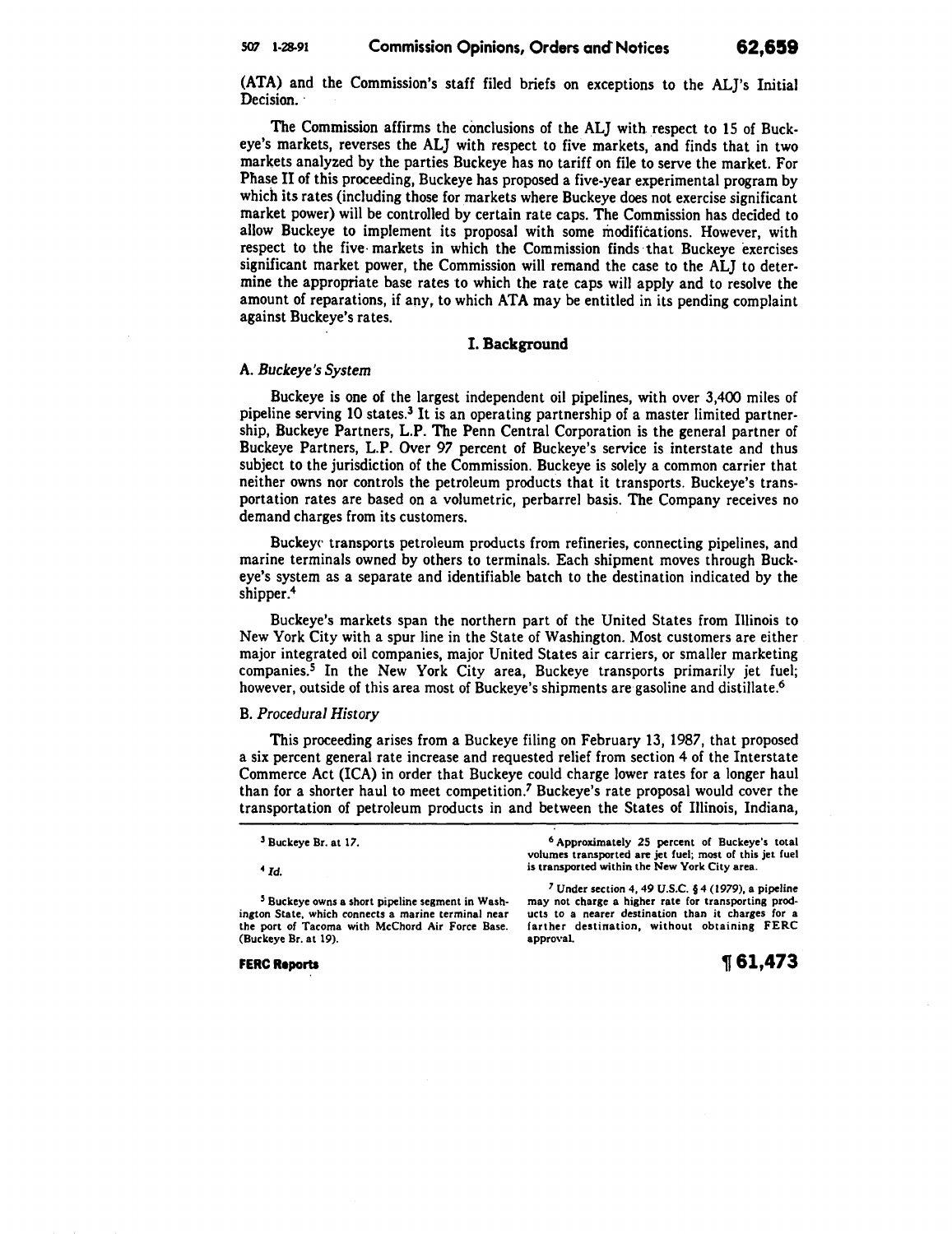Michigan, Ohio, Pennsylvania, New Jersey and New York. On March 3, 1987, USAir, Inc. (USAir) filed a protest and petition for investigation and suspension of the general rate increase. On March 10, 1987, Buckeye filed revised tariff sheets to withdraw the increases on jet fuel shipments ultimately received by USAir. Simultaneously, USAir withdrew its protest. On March 13, 1987, the Commission's Oil Pipeline Board issued an order that accepted Buckeye's revised filing subject to refund, suspended it for one day, temporarily approved the requested section 4 relief, and set the matter for hearing. Subsequently, ATA filed a petition to intervene out-of-time, which was granted by the Chief Administrative Law Judge on May 1, 1987.

On October 29, 1987, ATA filed a "Motion For Summary, Disposition" alleging that Buckeye had failed to establish that its rates, as increased, are just and reasonable. Following oral argument, the presiding ALJ issued an order denying the motion, but he required Buckeye to file supplemental direct testimony containing its rate design justification, cost-based or otherwise, pursuant to Buckeye's understanding of *Farmers Union Central Exchange* \'. *FERC.* 734 F.2d 1486 (D.C. Cir. 1984), *cert. denied.* 469 U.S. 1034 (1984).8 In that same order, the ALJ approved a late filed intervention of the Association of Oil Pipelines (AOPL).

On April 29, 1988, ATA filed a complaint against Buckeye's rates for the transportation of jet fuel and requesting the establishment of just and reasonable rates and the ordering of reparations back to January 1, 1987. The Complaint has been pending since it was filed.

Subsequently, Buckeye filed an interlocutory appeal to protect the confidentiality of requested data. On July 15, 1988, the Commission granted the interlocutory appeal. 44 FERC n 61,006 (1988) *(Buckeye* 1). *Buckeye I* found that while Buckeye's appeal was primarily directed to the narrow issue of whether certain cost-of-service data should be required, Buckeye had raised the issue of whether its proposal should be evaluated under some less strict standard than Opinion No. 154-B<sup>9</sup> that would not require production of the involved cost data. *Buckeye I* also noted that *Farmers Union*  II would permit some form of lighter regulation where clearly identified non-cost factors such as competition or lack of market power may warrant departure from strict rate review.<sup>10</sup> The Commission then concluded that the proceeding should be bifurcated stating that:

[T]o give Buckeye an opportunity to demonstrate that strict ratemaking scrutiny is not warranted in this proceeding, we will direct the ALJ to conduct the

8 Hereafter cited as "Farmers Union II". This case vacated in part and remanded in part Opinion No. 154, *Williams Pipe Line Co.*, 21 FERC  $\llbracket 61,260 \rrbracket$ (1982), the Commission's first pronouncement on oil pipeline rate methodology after jurisdiction over oil pipelines was transferred to it from the Interstate Commerce Commission (ICC) by the Department of Energy Organization Act; Pub. L. No. 95-91, 91 Stat 565 (1977). codified at 42 U.S.C. § § 7101-75 (1982). Opinion No. 154 was issued after the Court of Appeals remanded, at the request of the Commission, a pending appeal from an ICC decision rejecting a protest by shippers to the rate charged by the *William Brothers Pipe* Line Company (Williams), 351 I.C.C. 102 (Div. 2 1975), aff'd. on reconsideration, 355 I.C.C. 479 (1976).

9 Subsequent to Farmers Union II, the Commission issued Opinion No. 154-B, which established a revised set of ratemaking principles and guidelines for oil pipelines, and identified a number of other issues for case-by-case determination. *Williams Pipe Line Co.,* 31 FERC ~ 61,377 (1985); *see* a/so Opinion No. 154-C, 33 FERC | 61,327 (1985). The Commission declared that Opinion No. 154-8 was "a statement in compliance with the court's mandate that it fashion a 'proper ratemaking method for oil pipelines';" 31 FERC  $\sqrt{61,377}$ , at p. 61,838 (1985) (footnote omitted). Because the Commission approved a complete settlement of the underlying Williams case, 30 FERC <sup>~</sup>61,262, Opinion 154-B has not been reviewed by the court of appeals, but it remains as the Commission's standard for regulating oil pipelines.

<sup>10</sup>*Id.* at p. 61,185.

**Federal Energy Guidelines** 

**,61,473**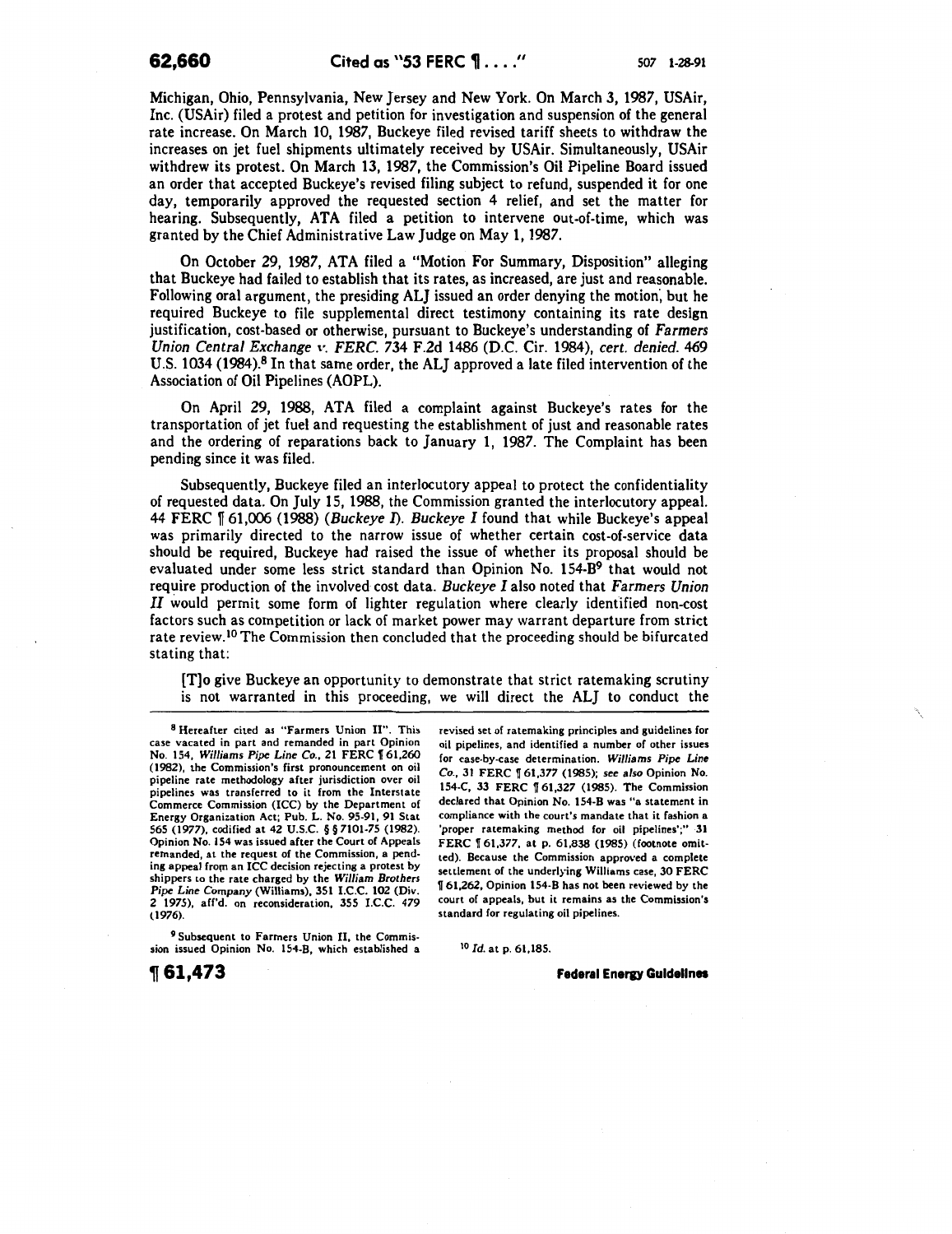proceeding in stages. In the first stage, the ALJ should evaluate evidence ... to determine whether Buckeye has market power in relevant markets and whether it is subject to effective competition in those markets. Buckeye should submit evidence in this proceeding that demonstrates its lack of significant market power in those markets in which it desires light-handed regulation. Once the ALJ makes a determination with respect to Buckeye's market position, we will direct him to forward his findings to the Commission so that we can determine whether Buckeye's proposed rates should be evaluated under the Opinion No. 154-B methodology or under a less strict standard.<sup>11</sup>

Subsequently, *Buckeye I* was clarified in certain respects by the Commission's October 7, 1988 Order Denying Rehearing and Clarifying Prior Order, 45 FERC <sup>~</sup>61,046 (1988) *(Buckeye 11).* In *Buckeye II* the Commission determined, among other things, that the ALJ should allow the submission of cost based evidence with respect to the issue of Buckeye's market power.

Hearings began on April4, 1989, and concluded on April 19, 1989. Testimony was submitted by Buckeye, the Commission's staff, ATA, and AOPL. One issue was litigated: whether Buckeye has significant market power in any of its relevant markets. On February 12, 1990, the ALJ issued an Initial Decision that found "that Buckeye has shown it lacks significant market power in each of its relevant markets at the present time." 12 On March 14, 1990, ATA and staff filed Briefs on Exceptions to the Initial Decision. On April3, 1990, Buckeye filed a Brief Opposing Exceptions.

# C. *Initial Decision*

As noted, the ALJ found that Buckeye lacks significant market power in all of its relevant markets. For the purpose of making these findings, the ALJ determined that the relevant product market was the transportation of refined petroleum products. In so doing, the ALJ rejected the position advanced by ATA that the product market should be markets in which Buckeye transports only jet fuel. He concluded that the relevant geographic markets were the areas that include all supplies of transportation from all origins to United States Department of Commerce, Bureau of Economic Analysis Economic Areas (BEAs).<sup>13</sup>

The ALJ stated that the concept of market power as developed in antitrust law refers to the ability to raise price above the competitive level without losing sales so rapidly that the price increase is unprofitable and must be rescinded.<sup>14</sup> The ALJ, relying on the consensus of the parties, determined for the purposes of this case, that significant market power is the ability to control market price by sustaining at least a IS-percent real price increase, without losing sales, for a period of at least two years. The ALJ noted that the Herfindahl-Hirschman Index (HHI), which calculates market concentration by summing the squares of the individual market shares of all the firms included in the market, is often used as a preliminary indicator in determining whether the Department of Justice (DOJ) will begin to challenge a merger under section *7* of the Clayton Act. The Commission has used an HHI of 1800 in evaluating market concentration in natural gas proceedings.15 The DOJ Report *Oil Pipeline Deregulation (DO]*  Report) used an HHI of 2500 in a petroleum products transportation market as a

<sup>11</sup>*ld.* at p. 61,186.

12 50 FERC  $[$  63,011, at p. 65,064 (1990).

<sup>13</sup> BEAs are geographic regions surrounding major cities that are intended to represent areas of actual economic activity.

FERC Reports

14 50 FERC | 63,011, at p. 65,048 (1990), quoting Landes and Posner, Market Power in Antitrust Cases, 94 Harv. L. Rev. 937 (1981).

15 See *El Paso Natural* Gas *Co.,* Opinion No. 336, 49 FERC | 61,262 (1989).

**1f61,473**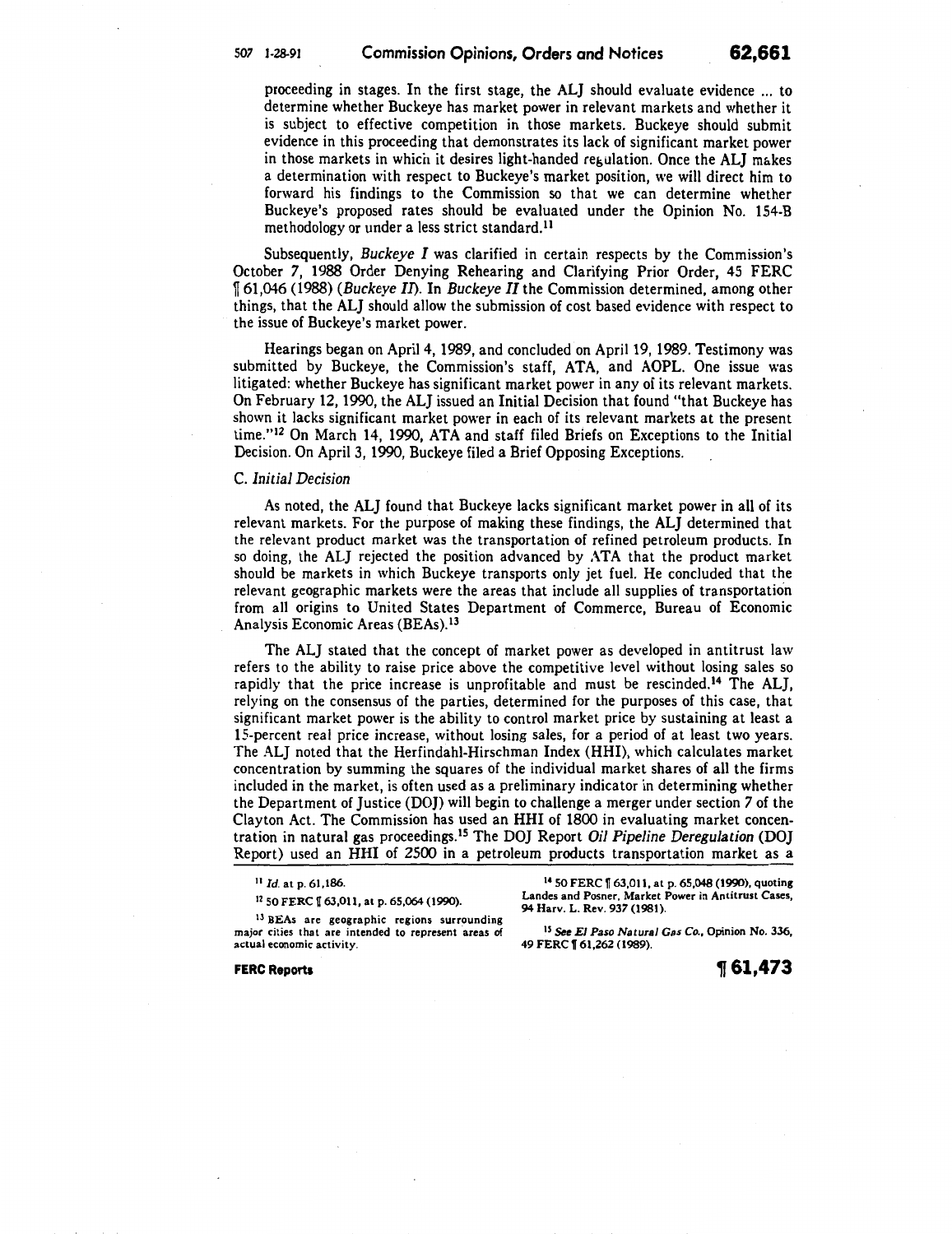threshold below which a market was presumed competitive.16 The ALJ concluded that he would examine several discretionary factors in each of Buckeye's markets rather than automatically apply some threshold HHI.

In his analysis the ALJ examined Buckeye's competition in each of the relevant BEAs, as well as system-wide, to determine whether Buckeye has significant market power in any of these regions. The key factors he evaluated were: (1) the number and type of true economic transportation alternatives available to Buckeye's customers; (2) market concentration; (3) availability of excess capacity; and (4) the extensive vertical integration of large buyers, and patterns of joint, collaborative ventures that discourage competition in setting pipeline rates due to the monopsonistic power<sup>17</sup> of the pipeline's shippers. Other factors he considered on a system-wide basis included: (1) natural barriers to entry due to the fixed and costly nature of pipelines themselves; (2) advance posting of oil pipeline rates, which allows competitors quickly to match rate cuts, and thereby limits any increase in sales and profits that might result from the lower tariffs; and (3) the elasticity of demand for the products Buckeye transports.

The ALJ concluded that Buckeye had shown that it lacks significant market power in each of its relevant markets. The ALJ also concluded that given the presence of numerous competitors and the possibility of new entrants, Buckeye appeared incapable of sustaining at least a IS-percent real price increase for a period of at least two years without losing substantial sales.<sup>18</sup> Although ATA argued that Buckeye exercised significant market power in all of its markets, the ALJ did not agree, concluding that even in the more concentrated BEAs such as Pittsburgh, Buckeye has acquired its market share by providing quality service at competitive rates. The ALJ also noted that factors such as the presence of excess capacity and the widespread use of product exchanges that allow a shipper to bypass Buckeye's system, prevented Buckeye from exercising significant market power.

### II. Discussion

Under section (5) of the Interstate Commerce Act, 49 U.S.C.  $\S(5)$  (1976), the Commission has discretion in fulfilling its responsibilities under the just and reasonable rate standard. With respect to the Commission's responsibilities under *Farmers Union II,* the Commission noted in *Buckeye I* that clearly identified non-cost factors such as competition or lack of market power may warrant departure from strict rate review. The Commission went on to note that if a pipeline were to receive the benefit of such light-handed regulation, it must demonstrate that it lacks significant market power in the relevant markets.<sup>19</sup> It was with this in mind that the Commission ordered this proceeding to be bifurcated, and directed the ALJ to conduct a full evidentiary hearing on the market power issue to determine whether Buckeye has market power in relevant markets or whether it is subject to effective competition in those markets.<sup>20</sup>

Of the 22 markets examined in Phase I, the Commission affirms the AL]'s finding that Buckeye lacks significant market power in the following 15 markets: Scranton-Wilkes Barre; Pittsburgh; Harrisburg-York-Lancaster; Philadelphia; Columbus; Lima; Toledo; Detroit; Saginaw-Bay City; Fort Wayne; Kokomo-Marion; Indianapolis; Hart-

16 Staff asserts that 17 of 18 Buckeye markets evaluated by it have an HHI not only above 1800, but are also above 2500.

<sup>17</sup> Monopsony is a situation where there is only one buyer or predominant buyer for the product or services of sellers that can control how much will be paid for the product.

<sup>18</sup> As noted, there was a general agreement among the parties to this proceeding that a sustained IS-percent price increase would be the minimum requirement for a finding of significant market power.

19 44 FERC | 61,066, at pp. 61,185-186 (1988).

<sup>20</sup>*Id.* at p. 61,186.

**Federal Energy Guidelines**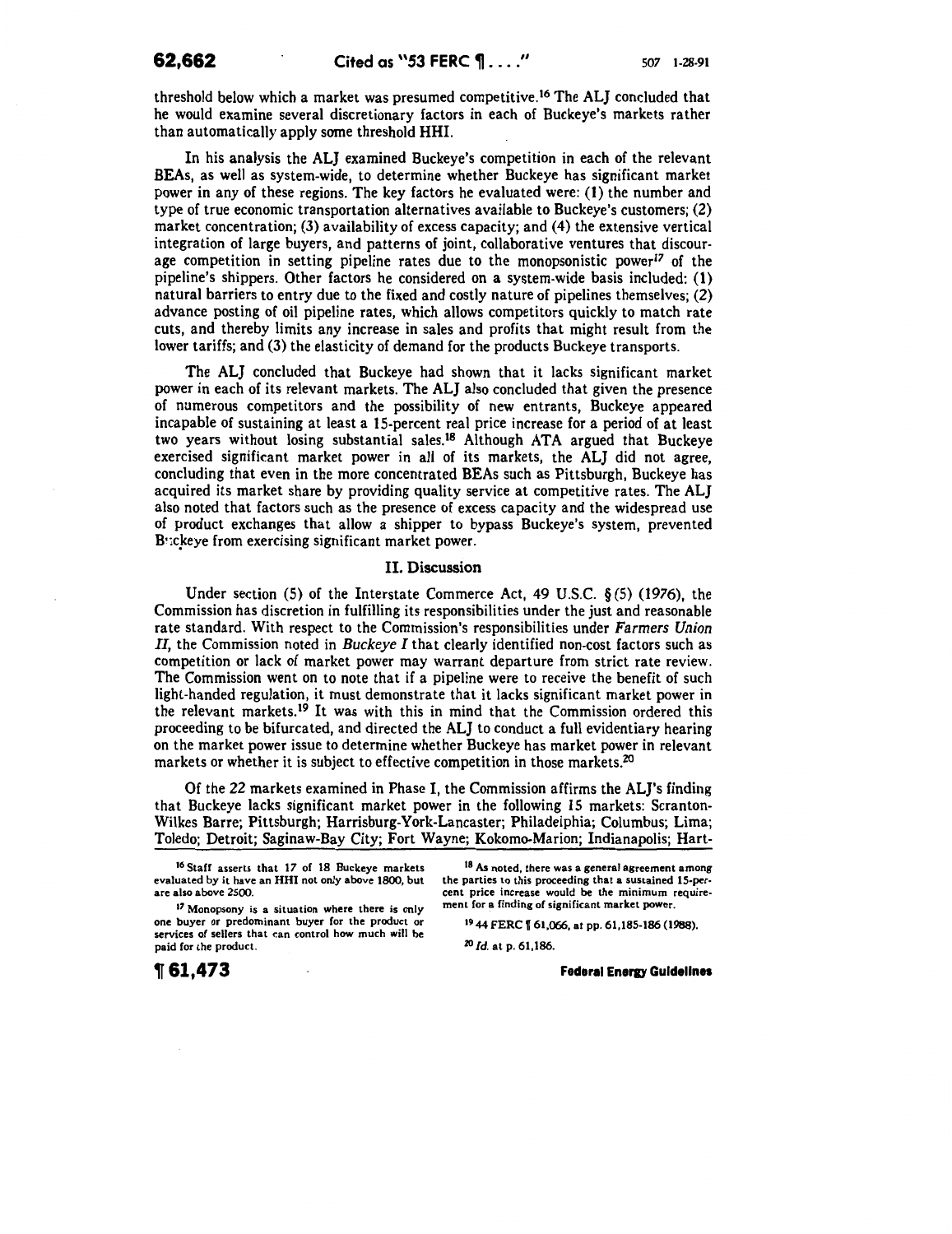ford-New Haven-Springfield; Seattle and Terre Haute. Because Buckeye has no tariffs on file to serve the Youngstown-Warren and Buffalo markets; the Commission makes no findings with respect to those two markets. The Commission finds that the New York City Market should continue to be regulated because the record is insufficient to make a finding of Buckeye's market power in that market. The remaining four markets, Syracuse-Utica, Rochester, Binghampton-Elmira, and Cleveland, are found to be markets in which Buckeye has significant market power.

In conducting our analysis of Buckeye's market power, as described below, we have first defined the product and geographic markets. We have then evaluated whether Buckeye has significant market power in those markets by first doing. an initial screen for market concentration in each market (using the Herfindahl-Hirschman Index) and then considering, weighing and balancing a number of factors. The HHI used for each market as an initial screen was the initial HHI calculated by the staff witness based on actual deliveries into the market. Unless the market had a particularly low HHI, as in the case of the Philadelphia market, the Commission has further analyzed the market, weighing evidence of such factors as the potential entry of competitors into the market, available transportation alternatives, market share, availability of excess capacity, and the presence of large buyers able to exert downward monopsonistic pressure on transportation rates. The Commission has concluded whether, on balance, these factors establish that Buckeye has significant market power in any particular market that necessitates continued close regulatory oversight of its rates.

# A. *Relevant Markets*

The ALJ appropriately found that before market power may be assessed, the relevant product and geographic markets must be defined.<sup>21</sup> The ALJ then determined that the relevant product market is the transportation of refined pipeline petroleum products and, as noted, the relevant geographic markets are BEAs.<sup>22</sup> He concluded that his proposed market definition was consistent with: (1) an extensive body of antitrust laws developed over 100 years by the courts and the Federal Trade Commission;<sup>23</sup> (2) the DOJ Merger Guidelines;<sup>24</sup> and (3) expert testimony from economists and professionals experienced in the oil pipeline industry.25

Staff and Buckeye agree with the findings of the ALJ. However, ATA avers that a properly defined relevant market will include all of the alternative transportation services that compete with the transportation service offered by the subject firm (the relevant product market) and the area in which such services are provided (the relevant geographic market). ATA believes that the relevant product market should be jet fuel, while the relevant geographic market should be the individual airports to which Buckeye transports jet fuel. ATA contends that its witnesses applied a systematic analysis based on sound economic principles to define the relevant product and geographic markets in which Buckeye operates.26

| <sup>21</sup> 50 FERC <b>[63,011</b> , at p. 65,046 (1990). |  |
|-------------------------------------------------------------|--|
|-------------------------------------------------------------|--|

graphic markets. 50 FERC 163,011, at p. 65,047, fn.18.

<sup>22</sup>*ld.* 

<sup>23</sup>*Id.* at pp. 65,043-44,65,046-47, fn.lJ.

<sup>25</sup> *Id.* at p. 65,046.

24 In an attempt to establish uniformity in analyzing mergers, the Antitrust Division of *DO]* issued a set of merger guidelines in 1984 that include a proposed framework for identifying relevant and geo-

FERC Reports

<sup>26</sup> The ATA witnesses addressed only those markets in which Buckeye transports significant amounts of jet fuel.

**1f61,473**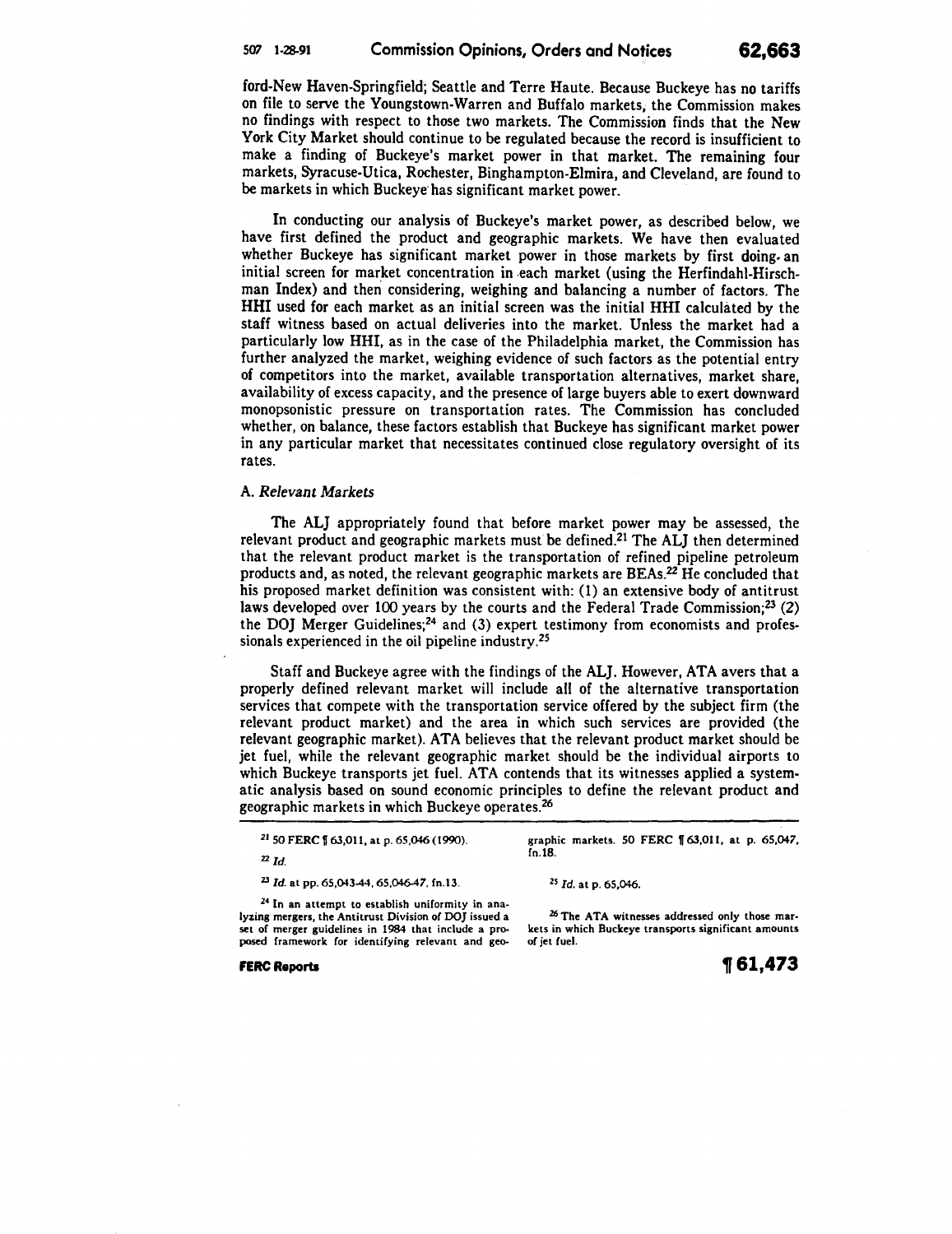While ATA asserts that the ALJ should have adopted a product market definition limited to the transportation of jet fuel, $27$  the ALJ correctly pointed out that accepting ATA's position would overlook the fact that Buckeye's rate increase affects all its customers and not just jet fuel customers (except USAir and those customers at the New York City and Newark Airports) The ALJ stated that other refined petroleum products are transported in greater quantity on the Buckeye system. The ALJ also pointed out that the acceptance of ATA's contention would mandate separate consideration of each product carried by Buckeye and each use to which each product could be put.28

As staff witness Dr. Ogur explained in his testimony, if a threshold increase in the product price encourages enough consumers to switch to substitute products, then the group of products are all included in the product market.<sup>29</sup> ATA's approach fails to take into consideration that the substitution of the transportation of one petroleum product for the transportation of another petroleum product is nearly universal among pipelines.30 Although petroleum products are not generally substitutes in use, oil pipelines such as Buckeye can easily substitute the transportation of one petroleum product for another. 31 The obvious advantage to such substitution is that shippers, who are wholesale distributors, can earn higher profits by selling more of the product for which the price has risen. This same analogy applies to substitution in production. As Dr. Ogur noted, if producers of a substitute product can switch production within one year and supply the product that increased in price, then both the product and the substitute product can be classified in the same product market based on their substitution in production if there is evidence that their prices move together.<sup>32</sup> The reasoning is that if producers can switch production from a substitute product to the product whose price was increased, that higher price will not be able to be maintained.33

Dr. Ogur used jet fuel as an example of how substitution on the production side can change one's assessment of the relevant product market. He pointed out that viewed only from the consumption side, one may conclude that buyers are unable to substitute any other fuel for jet fuel. On the production side, however, refiners who produce jet fuel and gasoline may be able to switch their production mix in response to an increase in the price of jet fuel. If a threshold increase in the price of jet fuel causes rciiners to produce more jet fuel and less gasoline, and if the price of gasoline also increases, jet fuel and gasoline are in the same product market. The ease of product suhstitution among pipelines is an important reason why the relevant product market should be the transportation of refined petroleum products rather than the transportation of a specific petroleum product, such as gasoline, fuel oil or jet fuel. Thus, the record shows that the relevant product market is the transportation of refined petroleum products from all origins to a particular destination. Plus, the rates at issue here are for the movement of refined products by shippers, generally refiners, not for just the movement of jet fuel. Accordingly, we affirm the ALJ's definition of the relevant product market.

*<sup>27</sup>*ATA Reply Br. at 85.

28 50 FERC  $\sqrt{ }$  63,011, at p. 65,046 (1991).

*Z9* Exh. S-3 at S-1.

<sup>30</sup>*See* 49 FERC l[ 61,262, at pp. 61,905-06 (1989).

31 In some cases, petroleum products do substitute in use. For example, jet fuel is blended with some heating oils. The extent of such blending can vary with the price of jet fuel relative to the price of heating oil. (See, *e.g.,* Exh. B-93 at 13-17).

32 Exti. S-1 at 12-13; Exh. S-19 at 10.11.

33 Exh. S-19 at 10-11.

**Federal Energy Guidelines**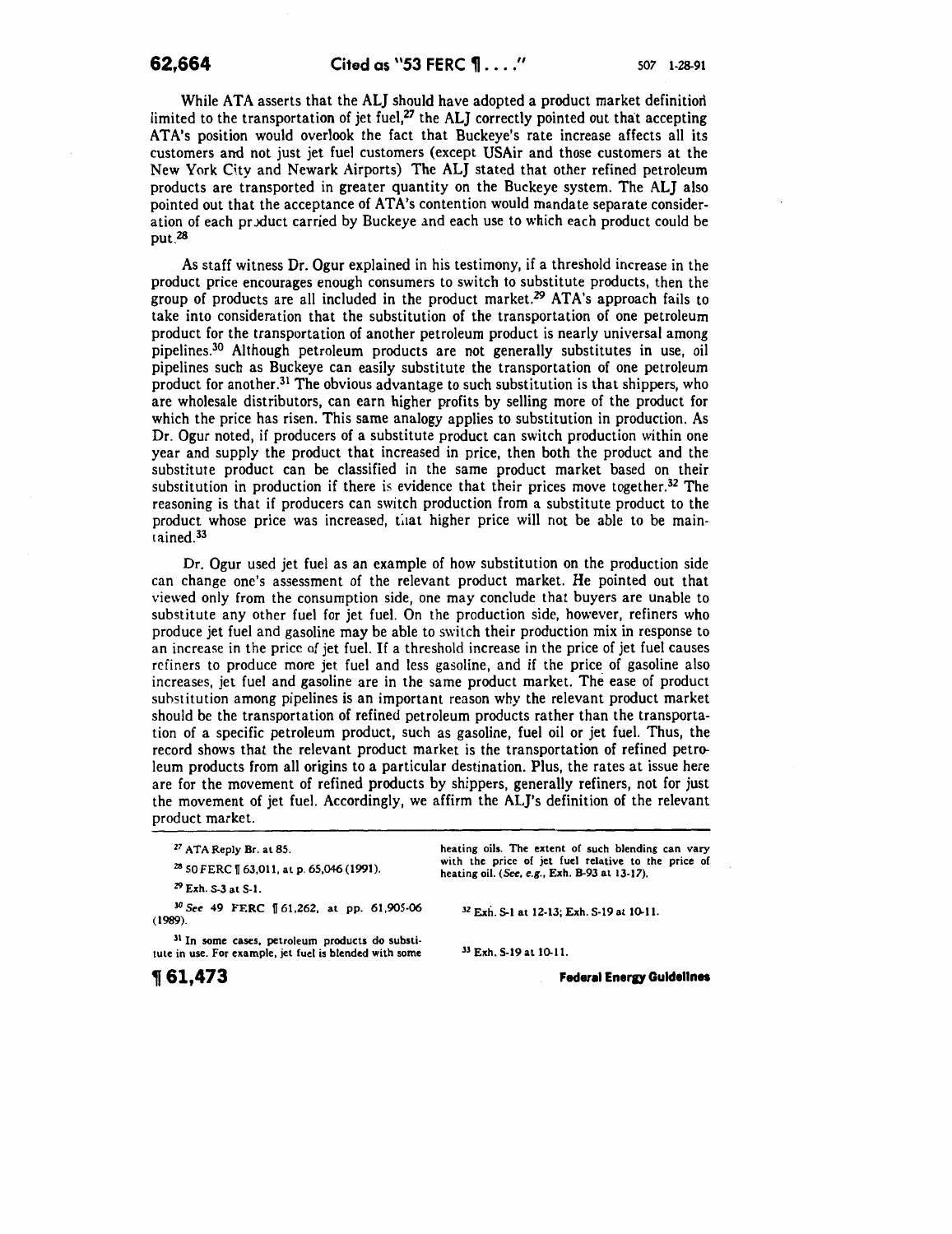As to ATA's argument that the relevant geographic markets are the individual airports to which Buckeye transports jet fuel, $34$  the record supports the ALJ with respect to his finding on geographic markets. ATA has not supported its position that the geographic markets should be individual airports. The primary purpose of the geographic market definition is to identify an area in which the price of the relevant product is largely determined by the buyers and sellers within the area. Thus, as the ALJ noted, expert economic witnesses for Buckeye, staff, and AOPL each testified that the relevant geographic market is an area at least as large as a BEA.35 Those expert witnesses based their conclusions on the suitability of BEAs, traditional economic theory, Supreme Court precedent and the DOJ Merger Guidelines. The ALJ also indicated that the DOJ Report used 181 BEAs as a basis for organizing data on the geographic scope of markets for oil pipelines and other competing facilities. Both the NERA Report and the DOT/DOE Report use BEAs as the appropriate measure for the geographic market of oil pipelines.

The analytical process in determining a geographic market is similar to that used in defining the relevant product market. The goal is to identify an area in which a hypothetical monopolist can profitably impose a small but significant and nontransitory increase in price.<sup>36</sup> Given the prevailing price of the relevant product, the threshold price increase is used to estimate the ability of buyers to avoid the price increase by purchasing the same product from sellers in other areas. In his analysis Dr. Ogur assumed a threshold price increase in the initial geographic area. He then looked for evidence that buyers could travel to sellers in other areas and for evidence that sellers in other areas could ship into the area in question. If buyers can avoid a price increase in either manner, then the geographic market must be expanded to include the other area of competing sellers.<sup>37</sup> The process is repeated until a geographic market is defined within which the price increase can be profitably imposed on buyers.

Based upon such an evaluation, Dr. Ogur concluded that a BEA was a reasonable approximation of the relevant geographic market for the delivered product.<sup>38</sup> In effect what Dr. Ogur did was to consider the smallest geographic area that seemed reasonable. Given the presence of competitive trucking for final distribution within a BEA, Dr. Ogur determined that a threshold price increase by a pipeline to one point would not be profitable and thus concluded that an area smaller than a BEA did not appear to be a reasonable geographic market.39

Dr. Ogur again used jet fuel as an example and concluded that a single airport is not a relevant geographic market.<sup>40</sup> Dr. Ogur noted that a customer airline could avoid a price increase at one airport by reducing its fuel purchases at that airport and substituting increased purchases from other airports.<sup>41</sup> Thus, we conclude that the evidence of record supports the findings of the ALJ. BEAs are shown to be appropriate geographic markets since they are convenient, easily identified and have been used in past studies of the oil pipeline industry. The ALJ's geographic and product market definitions are consistent with the definition adopted by many studies of market power in this industry. $42$ 

|  |  | <sup>34</sup> Exh. ATA-22 at 6. |  |  |
|--|--|---------------------------------|--|--|
|--|--|---------------------------------|--|--|

- 35 50 FERC Y 63,011, at p. 65,047 (1990).
- <sup>36</sup>*See* Exh. S-3 at S-3.
- 37 Exh. S-19 at 14.
- <sup>38</sup>*See* Exh. S-1 at IS.
- 39 Tr. at 2491.

FERC Reports

<sup>40</sup>Exh. 19 at 15.

•• *See* Exh. 18 at 10, where Dr. Ogur noted the suggestion by ATA witness Mr. Watson (Exh. ATA-8 at 18) that a typical airline buys 50 percent or more of its fuel at four or five airports.

42 See the DOJ Report; National Economic Research Associates, Inc., Competition in Oil Pipeline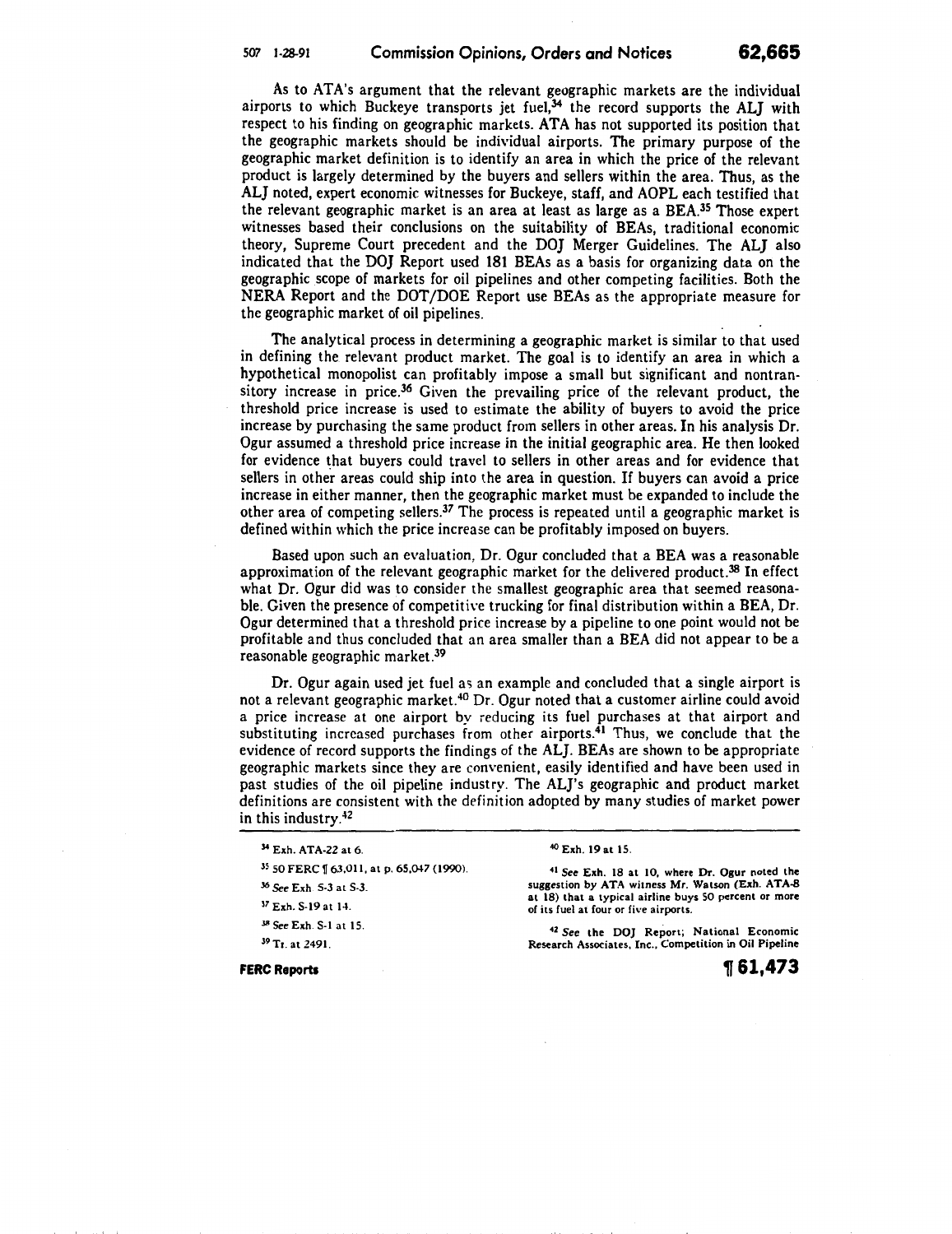B. *Measuring Market Power* 

The ALJ, as well as the parties generally, agreed that market power is the ability to profitably raise price above the competitive level for a significant time period. The ALJ then went on to define significant market power as the ability to control market price by sustaining at least a IS-percent real price increase, without losing sales, for a period of at least two years. He stated that the parties were generally in agreement that this standard was acceptable as a minimum requirement for finding significant market power. However, while staff agreed with the 15 percent figure as a minimum, it believes that the adoption of the 15 percent standard would narrow both product and geographic market definitions and increase the likelihood of erroneously finding market power. Staff argues that this definition is inadequate because it fails to consider whether the exercise of market power results in a reduction in output, thereby causing a misallocation of society's resources. The Commission finds that the AL]'s definition of significant market power is adequate in this proceeding. This is especially so, since Buckeye has never tried to raise its rates by more than 15 percent over a two year period.

The ALJ did not make a product price analysis in determining that Buckeye lacks significant market power. Staff argues that the AL]'s failure to take delivered product prices into account makes his market power findings unreliable. Staff argues further that the key to competitive delivery of petroleum products into a market from different supply sources is the delivered price of the product, including all transportation costs and the product price from the source. ATA makes a similar argument, noting that unless the product prices can be shown to be the same, the only real competition that Buckeye faces in each market is from the transportation alternatives from Buckeye's origin.

We conclude that the relevant price for the purposes of making a determination of whether Buckeye can profitably increase its transportation prices above the competitive level is the delivered product price. Because shippers or customers in the destination market often have the option of switching away from purchasing transportation into the market, and, instead, purchasing the delivered product itself, suppliers of transportation must compete with suppliers of the delivered product.<sup>43</sup> For example, a fuel oil distributor that purchases transportation for its product on a common carrier pipeline such as Buckeye may have the option of purchasing delivered fuel oil from a proprietary pipeline. In addition, if a nearby refinery can profitably deliver product by truck into a destination market, the final consumer can avoid an increased pipeline tariff by purchasing the refinery's delivered product. Therefore, any market power that might be exercised by transportation suppliers can be limited by delivered product suppliers who provide both product and transportation. The competition between transportation suppliers can only be evaluated in the destination market where the ultimate consumer can choose among these alternatives.

1. Market Concentration

The ALJ identified market concentration as one of the factors to be considered in determining market power. He acknowledged that HHis as applied under the *DO]*  Merger Guidelines serve as preliminary threshold measures of market concentration,

<sup>43</sup> Exh. S-1 at 8.

~ **61,473** Federal Energy Guidelines

<sup>(</sup>Footnote Continued)

Markets: A Structural Analysis (April 1983) ("NERA portation Study, A Preliminary Report to the Presi-<br>REPORT"); the Secretaries of the Departments of dent (July 1980) (DOT/DOE Report). REPORT"); the Secretaries of the Departments of Transportation and Energy, National Energy Trans-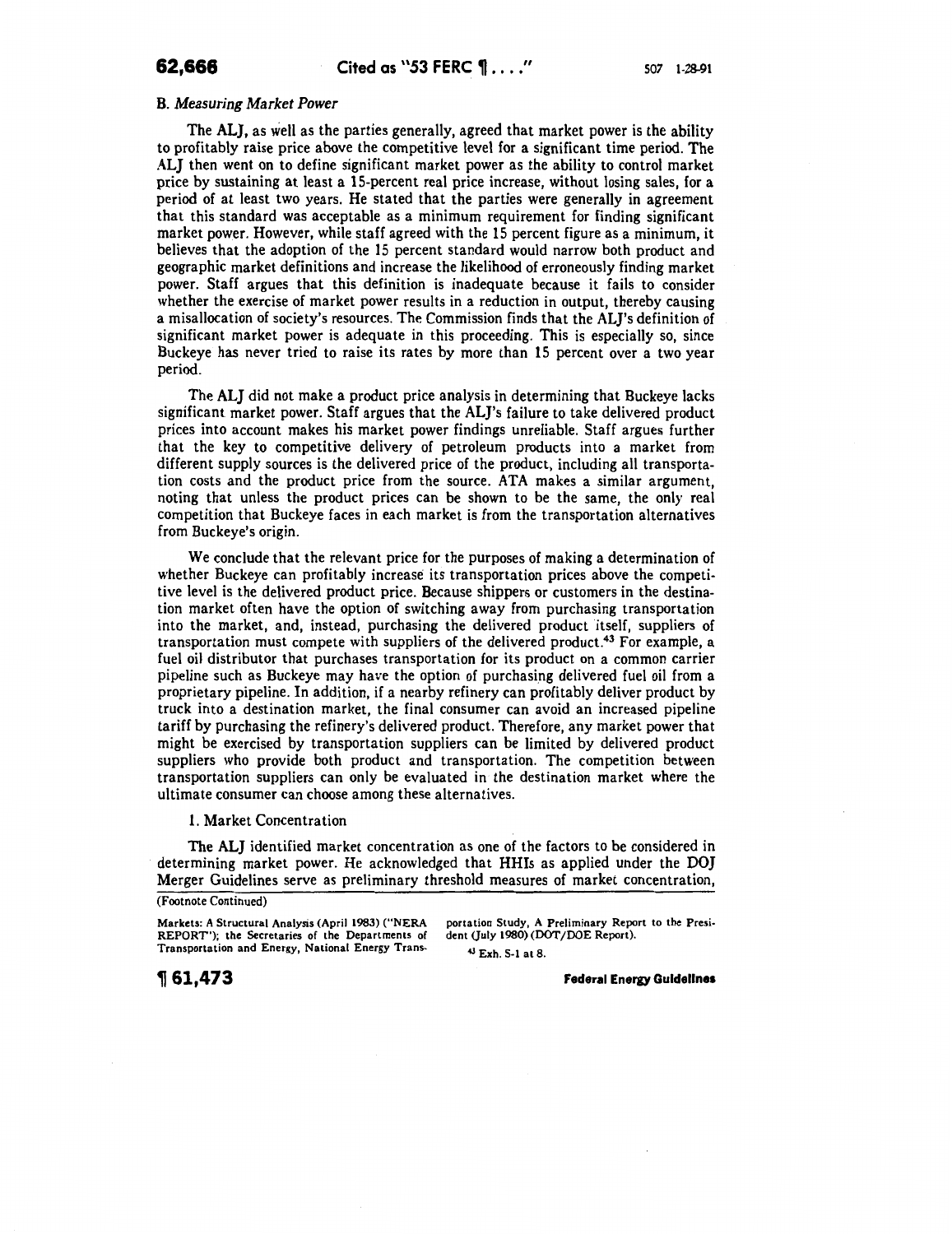but he then concluded that the identification of the number and type of true economic alternatives available to buyers of petroleum transportation services should have paramount importance. Accordingly, the ALJ conducted an analysis of each market on the basis of several qualitative factors that he concluded were pertinent to the question of market power, and determined that Buckeye did not exercise significant market power in any market. His analysis specifically addressed the 11 Buckeye markets that were contested.44

ATA argues that market concentration is the primary indicator of how competitive a market is likely to behave. ATA further contends that the ALJ virtually ignored the high concentration of Buckeye's markets in his analysis. Staff also argues that the AL]'s analysis skips any meaningful evaluation of market concentration. Staff contends that the ALJ should have established an HHI in each market served by Buckeye, and that his failure to establish an HHI threshold makes his analysis unnecessarily susceptible to erroneous findings.

We conclude that an analysis of market concentration using HHis should be the first step in evaluating the likelihood of market power being exercised in a given market. Knowing the degree of concentration in a market provides useful information about where on the competitive spectrum that market likely lies and what other factors will have to be weighed to enable a finding as to the existence or absence of significant market power.45 For measuring market concentration, we conclude that a proper screening device is an HHI.<sup>46</sup> We also conclude that the use of delivery data, *e.g.*, deliveries into each BEA, is the best method for calculating HHis here.

# 2. Other Factors

The ALJ identified the number and type of true economic transportation alternatives available to buyers of petroleum transportation service in each relevant BEA as the most important factor to consider in evaluating Buckeye's market power.47 However, both ATA and staff argue that much of the evidence that the ALJ relied on in finding that Buckeye lacks significant market power in all of its relevant markets consists of a mere listing or identification of supply alternatives.

Consideration of transportation alternatives is significant in any market power analysis, and we agree that it is not the only factor that should be looked at in evaluating market power. However, the ALJ did not rely exclusively on transportation alternatives as establishing whether a market is competitive. Instead, he included a number of other indicia of market power, as discussed above, in his evaluation. We consider each of those factors to be significant elements, along with market concentration and potential entry,<sup>48</sup> to be weighed and balanced for each market in evaluating

45 Market concentration is a function of the number of firms in a market and their respective market shares, and HHis are an appropriate and widely used measure of market concentration. However, a high HHI does not necessarily establish that an individual firm has significant market power. The HHI serves merely as an initial screen, or threshold, to indicate the degree of concentration in a market.

**FERC Reports** 

46 Under the DO} Merger Guidelines, if an HHI is less than 1000, the market is viewed as competitive. lf the HHI exceeds 1800, significant market power may be exercised, and the DO} will examine entry conditions and other factors to determine whether a proposed merger is likely to increase market power. Staff recommended the use of an 1800 threshold, consistent with the approach suggested in the DOJ Merger Guidelines and the approach taken by the Commission in the natural gas area.

47 50 FERC  $\llbracket$  63,011, at p. 65,049 (1990).

*48* Potential entry is the ability of nearby suppliers to serve a market if current suppliers attempt to increase profits by raising the market price. Nearby

~ **61,473** 

<sup>44</sup> The II BEAs that the ALJ addressed were: New York City (including JFK, La Guardia and Newark airports, specifically), Pittsburgh, Detroit, Cleveland, Columbus, Rochester, Buffalo, Hartford-New Haven-Springfield, Syracuse, Binghampton-Elmira and Indianapolis.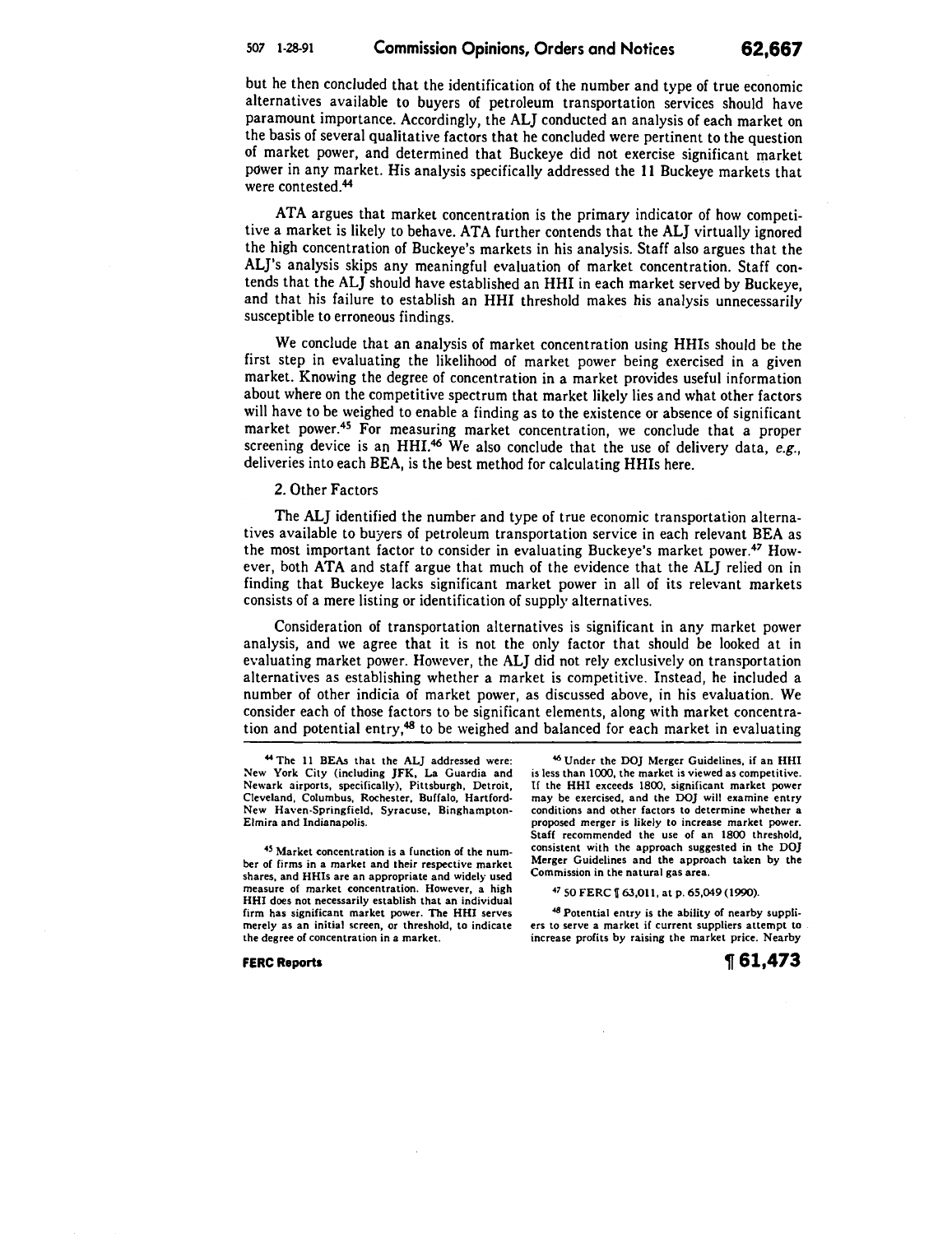whether Buckeye exercises significant market power in that market. In the Commission's specific analyses of the contested markets set forth below, we have considered each of these various factors and weighed each of them to determine whether, on balance, each market is one in which Buckeye can exercise significant market power.

3. Interdependent Pricing

The ALJ concluded that interdependent pricing, or collusion, had little relevance to this proceeding. He found that to the extent collusion was a relevant issue, there is simply very little likelihood of collusion in this case because of unregulated intermodal competition, excess capacity, shipper/competitors, large buyers, lack of meaningful posted prices and quality of service considerations.

ATA argues that without a thorough evaluation of whether dominant firms in highly concentrated markets are likely to be able to exercise significant market power jointly, the AL]'s analyses of the BEA-markets in which Buckeye operates are simply inadequate to support any conclusions in this proceeding. However, ATA did not present any evaluation of interdependent pricing in order to support its position or show that collusion, or the possibility of collusion, is present in any of Buckeye's contested markets.

Staff argues that the characteristics of Buckeye's high HHI markets make it unreasonable to assume that Buckeye and all other suppliers in the markets served by Buckeye are acting independently of each other. To support its argument, staff did evaluate the potential for collusion. Staff's analysis concluded that three factors (product homogeneity, large buyers, and excess capacity) tended to discourage collusive behavior, one factor (public announcement of prices) tended to facilitate collusive behavior, and one factor (small, frequent purchases) was inconclusive due to lack of information.<sup>49</sup> However, the analysis was only able to determine whether each factor tended to increase or decrease the likelihood of collusive behavior. Moreover, the five factors did not all support the same finding. Staff, therefore, was unable to determine the net impact of these other factors on the likelihood of collusive behavior. As a result, staff's consideration of the potential for collusive behavior proved to be indeterminate\_so

*r* The ALJ is correct that there is no record evidence of overt collusion and that, absent evidence, overt collusion has no relevance to this proceeding. The concept of interdependent pricing, however, is broader than overt collusion; it includes "tacit collusion" and other forms of cooperative, as compared to competitive, behavior. The Commission recognizes that collusion and interdependent pricing are not synonomous. We agree with the ALJ that opportunities for collusion are insignificant and have no relevance in this case. However, we disagree with the ALJ about the unimportance of interdependent pricing. In highly concentrated markets, pricing behavior of one firm will likely have a direct impact on the market position of its competitors, and firms are likely to weigh the market ramifications of pricing decisions and likely actions of rivals

### (Footnote Continued)

suppliers need not actually enter the market. All that is required is that they have the capability or potential to enter the market. Since potential entry can limit the market power of current suppliers, the ability of a firm or group of firms to exercise significant market power over a substantial period of time will depend, to a large extent, on the strength of potential entry.

49 The AL} rejected the significance of public announcement of prices because trucks and proprietary pipelines do not post prices. However, Buckeye's public announcement of prices can serve as a focal point for others attempting to match Buckeye at a price above the competitive level.

so See staff's Brief on Exceptions at 51.

**Federal Energy Guidelines** 

**1f 61,473**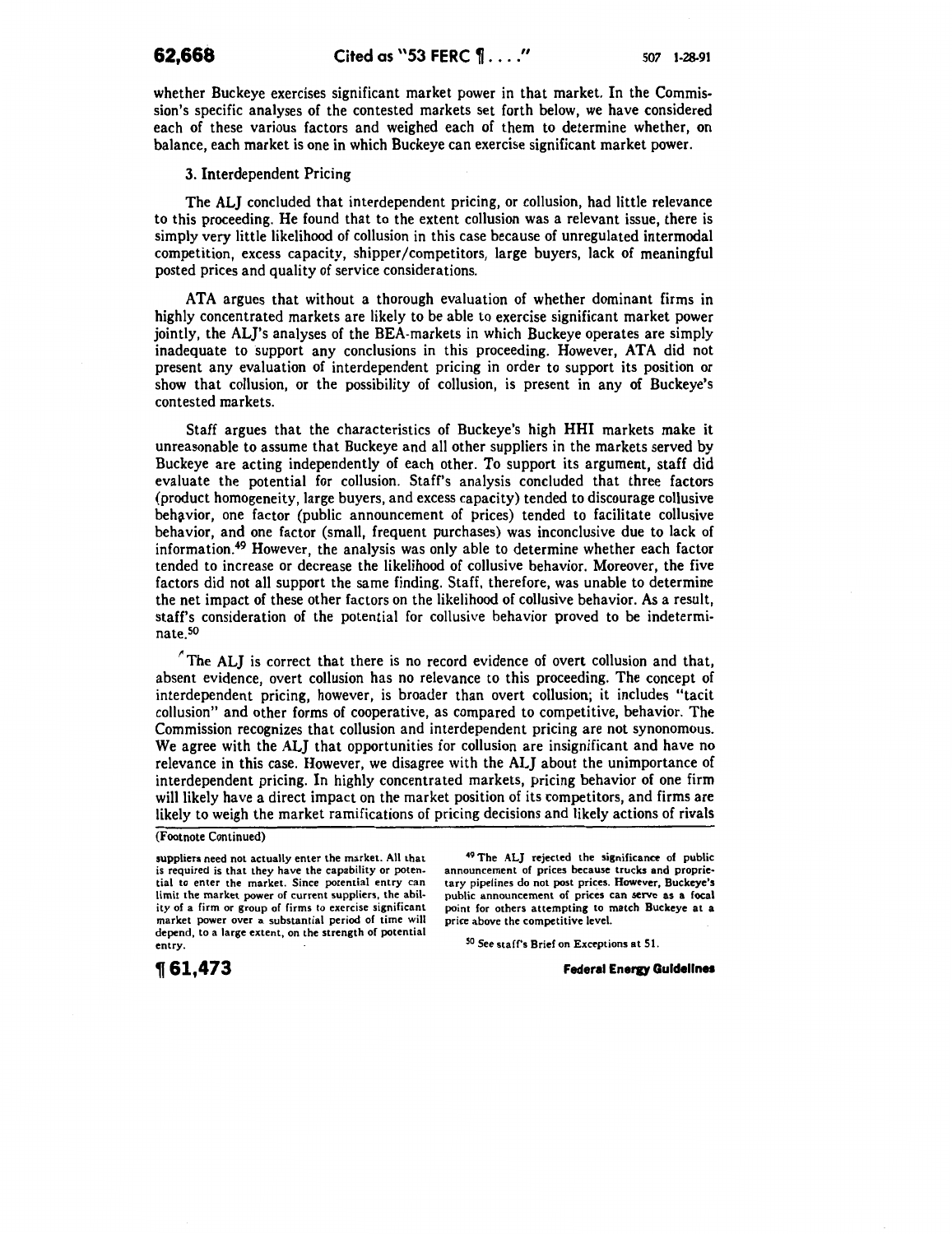# 507 1-28-91 **Commission Opinions, Orders and Notices 62,669**

before changing their prices. In less concentrated markets, firms behave more as "price-takers" and make pricing decisions based only on the particular circumstances of their firm and do not account for any anticipated market response. As the Commission stated with respect to El Paso Natural Gas Company, the HHI is an "indicator of the likelihood that El Paso together with other suppliers can jointly exercise market power in a given market."51 A high HHI indicates that cooperative behavior may be a concern and that other factors, such as those considered by staff and the ALJ affecting the potential for cooperative behavior, should be considered. Accordingly, the Commission does consider and weigh factors that might affect cooperative behavior in markets where the HHI indicates that such behavior may be of concern.

# C. *Analysis of Buckeye's Markets*

1. The Markets In Which Buckeye Does Not Have Significant Market Power

The ALJ did not specifically discuss the Scranton-Wilkes Barre, Harrisburg-York· Lancaster, Philadelphia, Lima, Toledo, Saginaw-Bay City, Fort Wayne, and Kokomo-Marion markets because they were uncontested. Accordingly, after conducting an independent evaluation of these markets, we affirm the ALJ's findings as to these markets and discuss below only the contested markets.

a. *Pittsburgh BEA.* The Pittsburgh BEA was found by staff to have an initial HHI of 2561. ATA, however, argues that this is a highly concentrated market with an HHI of 3531. The ALJ noted that high market share in a concentrated market will not, by itself demonstrate that Buckeye possesses significant market power.<sup>52</sup> The ALJ then went on to find that Buckeye lacks significant market power in this market. In reaching this conclusion, the ALJ first found that Buckeye faces potential competition from barges.53 The ALJ then found that shippers could switch volumes on Buckeye from a long-haul to a short-haul route to save on transportation costs.54 The ALJ also relied on the presence of USAir, a purchaser of 65 percent of the product transported to the Pittsburgh Airport, to constrain Buckeye's prices. 55

We affirm the ALJ's finding with respect to the Pittsburgh BEA and conclude that Buckeye lacks significant market power in the Pittsburgh market. The evidence supports the ALJ's conclusions regarding competitive transportation, alternate routes, and the presence of a large shipper in the market that can exert downward pressure on Buckeye's rates. The record also shows that there is considerable excess capacity in the market. 56 In addition, in Dr. Ogur's evaluation of the extent to which potential entrant trucking firms could profitably serve the Pittsburgh BEA, he calculated an HHI of 2102 for Pittsburgh. This HHI suggests a degree of market concentration that, when considered with Buckeye's 43.7 percent market share, makes the decision with respect to this market a close call. However, after considering the nature and quality of the transportation alternatives relied on by the ALJ and the amount of excess capacity in the market, we conclude that Buckeye does not have significant market power in the Pittsburgh BEA.

b. *Indianapolis BEA.* The ALJ concluded that Buckeye lacks significant market power in this BEA because· Buckeye's market share is only two percent and because

| <sup>51</sup> Opinion No. 336, supra, 49 FERC at p. 61,919.          | <sup>54</sup> Id. at p. 65,056.                       |  |
|----------------------------------------------------------------------|-------------------------------------------------------|--|
| <sup>52</sup> 50 FERC 1 63.011, at p. 65,055 (1990).                 | $55$ $Id$ .                                           |  |
| <sup>53</sup> The ALJ found staff's arguments that Buckeye           |                                                       |  |
| faced potential competition from trucks to be uncon-<br>vincing. Id. | <sup>56</sup> See Exh. B-69. at 4-5; Exh. B-23 at 20. |  |
|                                                                      |                                                       |  |

**FERC Reports**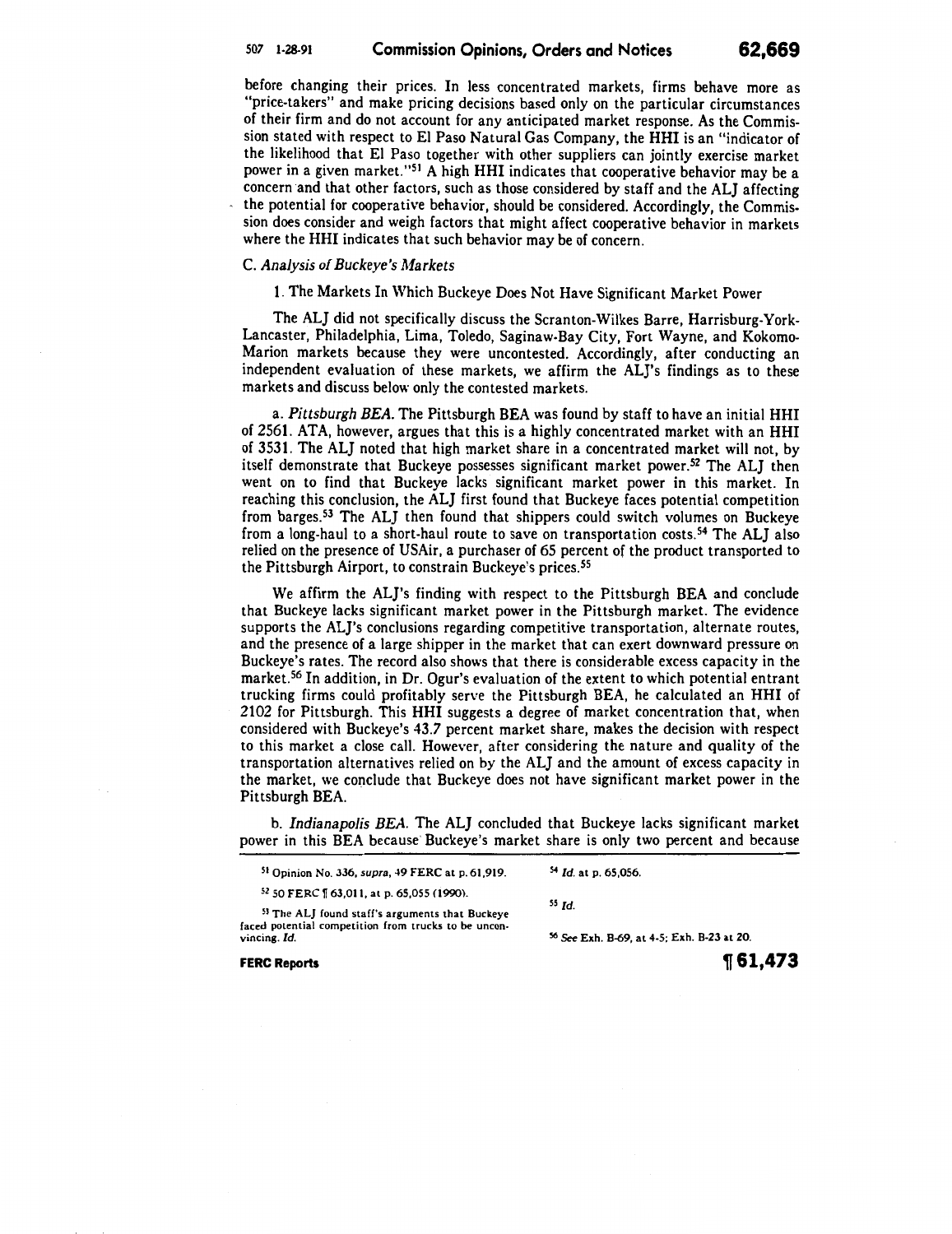there are six pipelines that compete with each other as well as with trucks. ATA claims that its estimated HHI of 4687 shows that this is a highly concentrated market. We agree with the findings of the ALJ.

As the ALJ pointed out, Marathon acquired Rock Island Refining Company in February 1987, and since then has had, by AT A's own estimate, over 64 percent of the market, with the rest of the deliveries into the market being made by other pipelines and trucks. This fact alone belies AT A's claims of Buckeye's market power. The record also shows that Buckeye not only Jacks market share, but that there is substantial excess capacity in this market, since total deliveries amount to 114,400 bbl per day, while total pipeline capacity amounts to 368,000 bbl per day. Finally, the DOJ report calculated the HHI for this BEA to be 1400. After weighing all of these factors, we find, on balance that Buckeye does not have significant market power in the Indianapolis BEA.

c. *Detroit BEA.* The ALJ concluded that Buckeye lacks significant market power in the Detroit BEA. He based his conclusions primarily on the availability of substantial excess capacity on the four pipelines serving the market that act as a strong disincentive to raising rates. He also concluded that exchanges affect Buckeye's competitive posture since its two biggest shippers are major oil refiners with the ability to exchange barrels, shift sources, and bargain with Buckeye to satisfy their transportation needs at the lowest possible costs. The ALJ found further that Buckeye's ability to increase prices is constrained by the presence of Northwest Airlines, which has its own fuel terminals and feeder pipelines at the airport and accounts for 61 percent of the jet fuel transported to the airport. The ALJ also noted that Marathon's refinery in Detroit could produce jet fuel and that trucking from Toledo refineries provide some competitive restraint.

ATA argues that the record does not indicate that Buckeye faces effective competition for deliveries to the Detroit BEA, and that the delivery based HHI for Detroit is 2252. Staff, on the other hand, supports the findings of the ALJ and calculates an HHI adjusted to account for potential entry at 1600.

We agree with the findings of the ALJ. As established in the record, there is significant competition both from other pipelines and from trucks, plus significant downward pressure on Buckeye's rates from large shippers. Buckeye's share of this market amounts to 38.5 percent, but there is substantial excess capacity in the BEA-total deliveries amount to 190,900 bbl per day, while total capacity on the four pipelines serving the market amounts to 434,000 bbl per day. After weighing all of these factors, we conclude, on balance, that Buckeye does not have significant market power in the Detroit market.

d. *Columbus BEA.* The ALJ concluded that Buckeye lacks significant market power in the Columbus BEA. He found that almost 95 percent of the deliveries into this market are made by the three pipelines serving the BEA, but that trucking and barging, which are used to some degree, and considered to be a viable alternative to Buckeye at current rates, would become even more attractive should Buckeye raise its rates. The ALJ also found that Inland, which accounts for the greatest portion of the pipeline transportation into the Columbus BEA, is a significant competitor of Buckeye, even though it is a proprietary pipeline that serves only its partners. ATA had argued otherwise, but the ALJ concluded that since the Inland partners own the refineries at Toledo and Lima that supply much of the jet fuel to Columbus' airport, in the event of a Buckeye price increase, nothing would prevent airlines from buying products directly

# **,61,473** ~ederal Energy Guidelines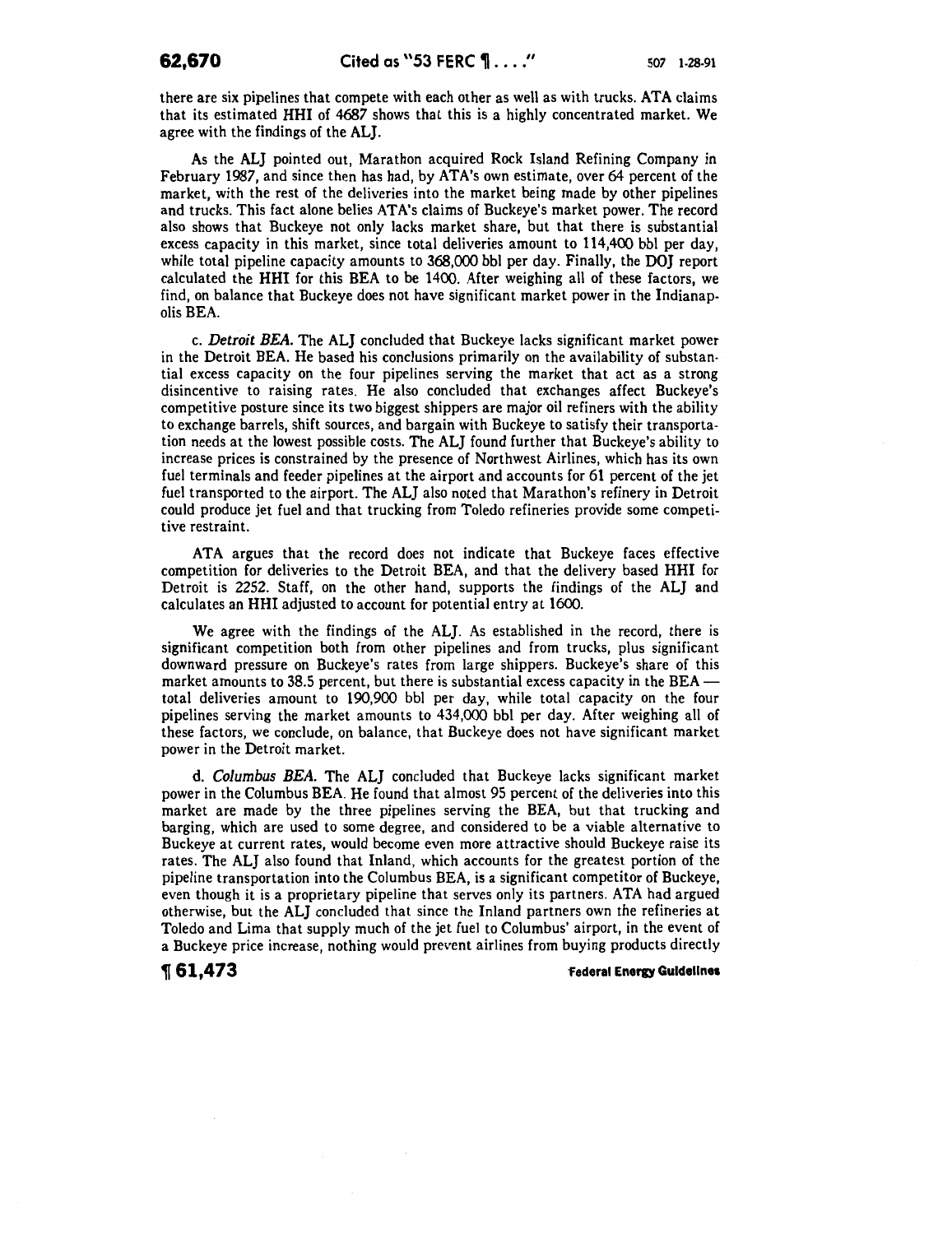from the refineries and then having the refineries use Inland to transport directly to airports. Additionally, the ALJ pointed out that TransWorld Oil not only purchases 72 percent. of the services to this market, so that it would seem to have monopsony power over Buckeye's pricing, but also is the principal interest partner in Buckeye's chief competitor Inland.

ATA claims that based on an HHI of 3048 for Columbus, there is no reasonable basis for concluding that Buckeye lacks significant market power or faces effective competition in the Columbus market. Staff, while unable to conclude if Buckeye lacks significant market power in this BEA because of an absence of pricing data, also found Buckeye to have an actual HHI of 3051, and concluded that the ALJ erred in finding that Buckeye lacked significant market power in the Columbus BEA. We do not agree. Buckeye's market share in this market is only 28.5 percent. In addition to the competitive factors considered by the ALJ, the record establishes that there is significant excess capacity in this market, with total deliveries amounting to 93,300 bbl per day and total pipeline capacity amounting to 142,000 bbl per day. After weighing all of these factors, we find, on balance, that Buckeye does not have significant market power in the Columbus market.

2. The Markets In Which Buckeye Has Significant Market Power

a. *Cleveland BEA.* The ALJ concluded that Buckeye lacks significant market power in the Cleveland BEA, based entirely on his finding that three other pipelines serve the market, that the private Inland pipeline is a serious competitor for Buckeye, and that long-haul trucking from Toledo refineries and barging might become viable alternatives should Buckeye increase its rates. We conclude otherwise.

The ALJ determined that Inland offered serious competition to Buckeye because between Toledo and Bradley Road, Buckeye and Inland own parallel pipelines, Buckeye's only business is in carrying Inland's overflow volumes at a substantial discount, and recently Inland had expanded capacity to displace 11 percent of Buckeye's Bradley Road volumes and might displace more in the future. This overstates the case for finding this market to be competitive.

First, though it is not the only factor to be considered, the very high HHI of 5976 for Cleveland does indicate a highly concentrated market. Even stafrs revised HHI, which took into account the potential for entry into the market leaves Cleveland with an HHI of over 2400.<sup>57</sup> Second, as the ALJ himself noted, the three other pipelines, including Inland, account for only about a quarter of the deliveries into the market. In fact, the record shows that Buckeye's market share amounts to *75.7* percent, which lessens significantly any competitive impact that Inland could exert over Buckeye throughout this market. The ALJ also indicated that an increase in Buckeye's rates would create an opportunity for the Sun Pipeline to increase its business. However, the AL]'s conclusion does not address ATA's contention that Sun runs only to Akron and the cost of transportation on Sun to Cleveland is substantially higher than the cost on Buckeye.<sup>58</sup> This would seem to belie any finding that Sun offers any real competition to Buckeye in this market. The ALJ also concluded, without explanation, that Buckeye faces competition from ARCO Pipeline. However, there seems to be no basis for this conclusion since this segment of ARCO is being operated under a proprietary lease and

FERC Reports  $\eta$  61,473

<sup>57</sup>*See* Exh. S-12 Revised.

<sup>58</sup> Exh. ATA-15, Schedule 3; Exh. B-64, Table B-64-1.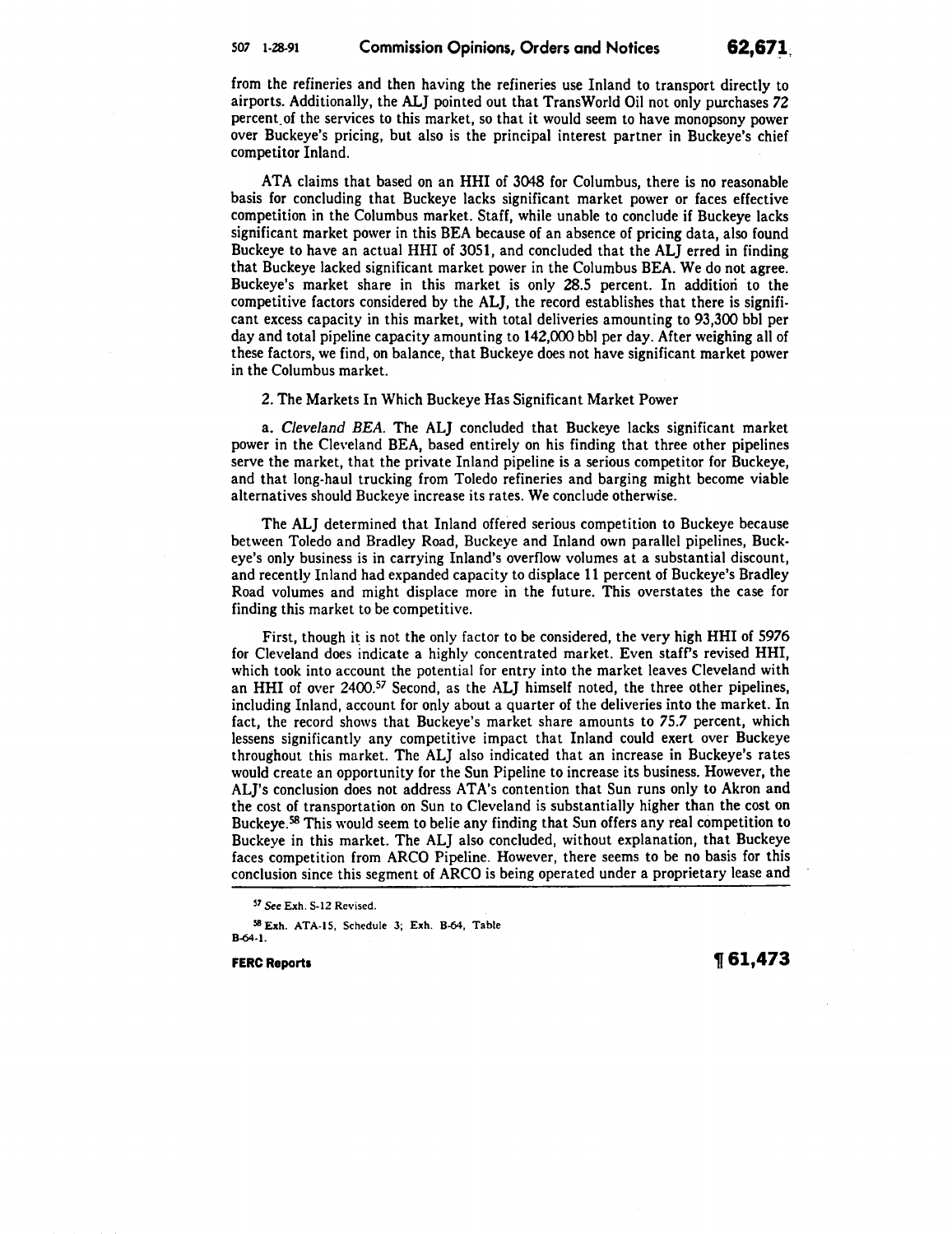therefore is not considered to be a common carrier pipeline able to hold itself out to transport for the shipping public.<sup>59</sup> Accordingly, we conclude that Buckeye can exercise significant market power in the Cleveland market.

b. *Rochester BEA.* The ALJ concluded that Buckeye lacks significant market power in the Rochester BEA. He based this conclusion primarily on his finding that Buckeye faces significant competition from the Atlantic Pipeline. The ALJ did not rely on any analysis in reaching this conclusion, but instead merely assumed that shippers would change their shipping arrangements and have their products delivered to Philadelphia, rather than Linden, to use the Atlantic pipeline rather than Buckeye. Such a change, however, would likely involve some additional expense to the shipper which the ALJ failed to take into consideration in reaching his conclusion that Atlantic presented a viable option to Buckeye.

The ALJ also found that Mobil pipeline could become an effective competitor if Buckeye were to increase its rates. The record shows; however, that Mobil does not deliver directly to the Rochester market and that its 18 MBD operating capacity is 90 percent utilized. $60$  Thus, Mobil has little ability to compete effectively with Buckeye. Instead it provides indirect service through deliveries to its terminal in Buffalo, which are then trucked to Rochester, resulting in a cost of transportation on Mobil Pipeline that is between 13 and 14 cents a barrel higher than the cost of transportation on Buckeye.61 The ALJ also noted that trucks, which currently deliver some volumes to the Rochester market from United Refining's refinery in Warren, Pennsylvania, could· provide competition, and that potential competition exists from two Canadian refineries' entering the market by trucking their products. Finally, the ALJ concluded that Buckeye is constrained in its pricing by the monopsony power of USAir at the Rochester Airport.

First, the HHI for the Rochester market was calculated by staff to be 5378, indicating a very highly concentrated market. $62$  The record also shows that an evaluation by staff of potential entry by competing firms could not reduce the HHI since no potential entrants could be found to come into the market at a reasonable cost. $^{63}$  In addition, the record shows that Buckeye has a 71.3-percent share of the Rochester market. While we agree that USAir may have some ability to exert downward pressure on Buckeye's pricing, we cannot, however, assume that USAir's position will allow it to control prices. Since this is the only factor that weighs in favor of finding a competitive market, we disagree with the findings of the AL]. Accordingly, we find that Buckeye has significant market power in the Rochester BEA.

c. *Syracuse-Utica BEA.* The ALJ concluded that Buckeye lacks significant market power in the Syracuse-Utica BEA. He found that an increase in Buckeye's tariff rates from Linden could encourage shippers to use Atlantic through Philadelphia as a source for shipping their product. He also found that Buckeye could face competition from the Sun and Mobil pipelines if it increased its rates. Finally, the ALJ found that Buckeye's market power was limited by the monopsony power of USAir. We do not agree with the findings of the ALJ.

62 See Exh. S-8 Revised. 63 See Exh. S-8 Revised.

60 See Exh. S-9 at 188.

61 See Exh. S-9 at 187.

<sup>~</sup>**61,473** 

**Federal Energy Guidelines** 

<sup>59</sup> See Exh. ATA-15, Schedule 3; Exh. B-64, Table B-64-1.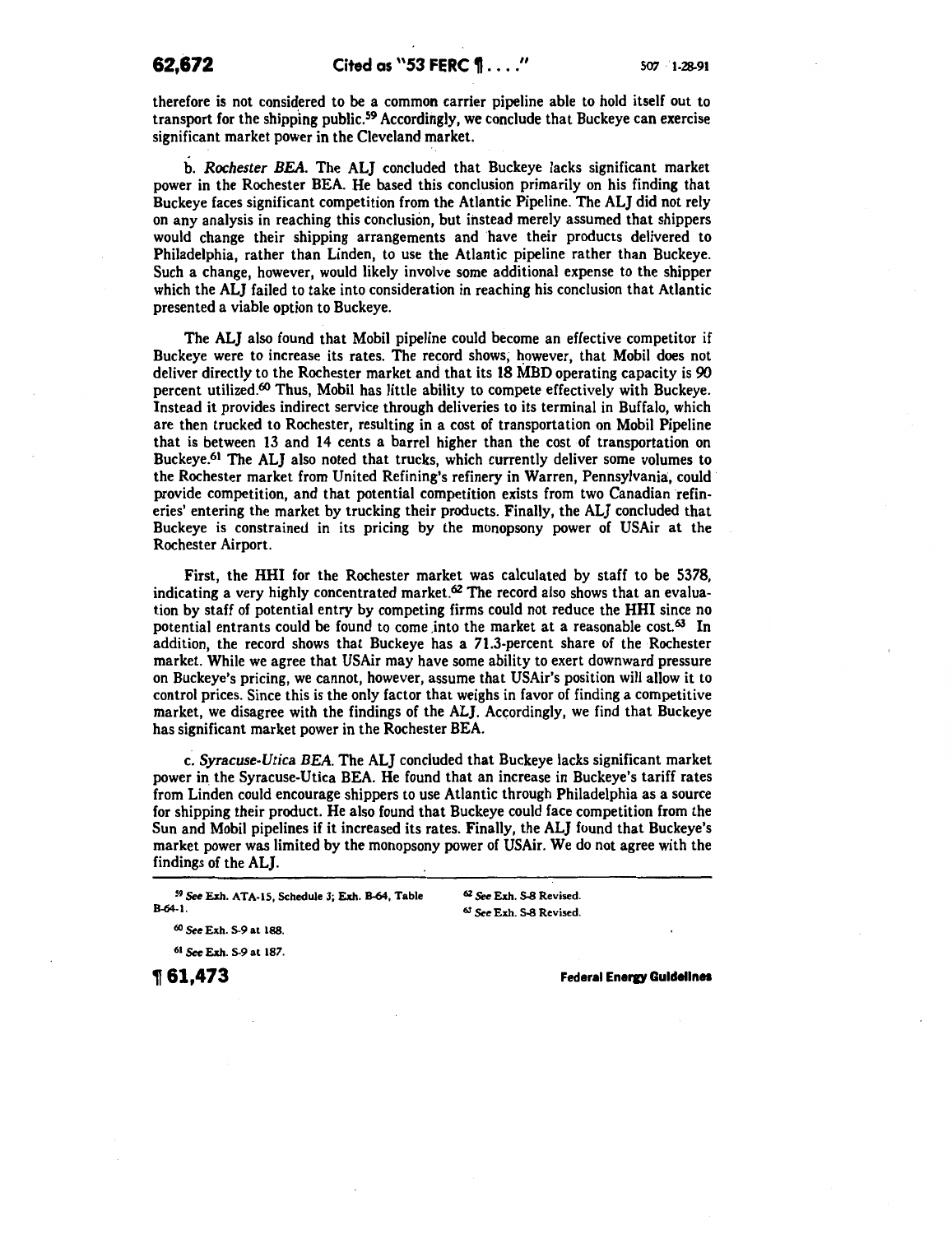First, the HHI for this market as calculated by staff is  $4783$ ,<sup>64</sup> thus indicating a highly concentrated market. As with Rochester, no potential entrants could be identified by staff, thus the HHI remained at 4783. Second, as discussed previously with regard to the Rochester market, there is no basis in the record to support the assumption that shippers would be likely to change their distribution patterns from Linden to Philadelphia in order to avoid a rate increase by Buckeye. The record also shows that the Sun and Mobil pipelines are designed primarily to serve the needs of their affiliated refiners.65 In addition, they originate in Philadelphia and thus, as is the case with Atlantic, cannot offer any competitive restraint on Buckeye's pricing from Linden. We also conclude that USAir cannot influence Buckeye's rates throughout this market, and we question whether it can even exert any meaningful monopsonistic pressure as to airport traffic. USAir does receive 57 percent of the product delivered to the airport. However, Buckeye handles 100 percent of the airport deliveries and has no competitors for this traffic, which tips the balance in favor of Buckeye's being able to . resist any attempts by USAir to keep Buckeye from raising prices. Finally, the record shows that Buckeye has a 68.4-percent share of the Syracuse-Utica market. Accordingly, after weighing all of these factors, we conclude that Buckeye can exercise significant market power in the Syracuse-Utica market.

d. *Binghampton-Elmira BEA.* The ALJ concluded that Buckeye lacks significant market power in the Binghampton-Elmira BEA. His findings were based mainly on his 9bservation that Buckeye lost 18 percent of its market share in this BEA between 1982 and 1988, despite having 73 percent of the available pipeline capacity, and that Mobil and the recently merged Atlantic and Sun lines, which have the remaining pipeline capacity, could continue to take away Buckeye's business through the use of drag reducing additives. The ALJ also stated that trucking accounts for about 10 percent of this market and would increase in response to a Buckeye price increase. We disagree with the AL]'s conclusions.

First, staff determined that the HHI for this market is 3401 and that Buckeye's share of this market is 50.2 percent. As in the Rochester and Syracuse markets, staff found that there were no potential entrants that could be identified.66 Second, there is no sound basis for finding that other pipelines will, as a matter of course, take away Buckeye's business. The only reason for the AL]'s so concluding was that those pipelines could use drag reducing additives to make petroleum products flow more freely through the pipeline and thereby increase the volume of the pipeline itself. This may be true, but it overlooks the fact that Buckeye can use the same methods itself, to its own benefit. Thus, we cannot conclude that the availability of drag reducing additives alone gives other pipelines a competitive advantage over Buckeye. Accordingly, after weighing all of these factors, we find, on balance, that Buckeye can exercise significant market power in the Binghampton-Eimira market.

3. The Markets In Which Buckeye Only Makes Intra-BEA Deliveries

In some markets Buckeye only makes intra-BEA deliveries of products transported into the BEA by other pipelines or water carriers, or Buckeye receives but does not deliver products. For example, in the New York City BEA, Buckeye receives gasoline, jet fuel, and distillate fuel oil in Linden, N.J. and transports it to Long Island City, N.Y., Inwood, N.Y. and to La Guardia, JFK, and Newark airports. These are "intra-BEA" shipments. The markets in which Buckeye makes only intra-BEA deliv-

<sup>64</sup>*See* Exh. ~ Revised. 66 *See* Exh. S-1 at 27.

65 Exh. ATA-26 at 174-76.

FERC Reports  $\text{P61,473}$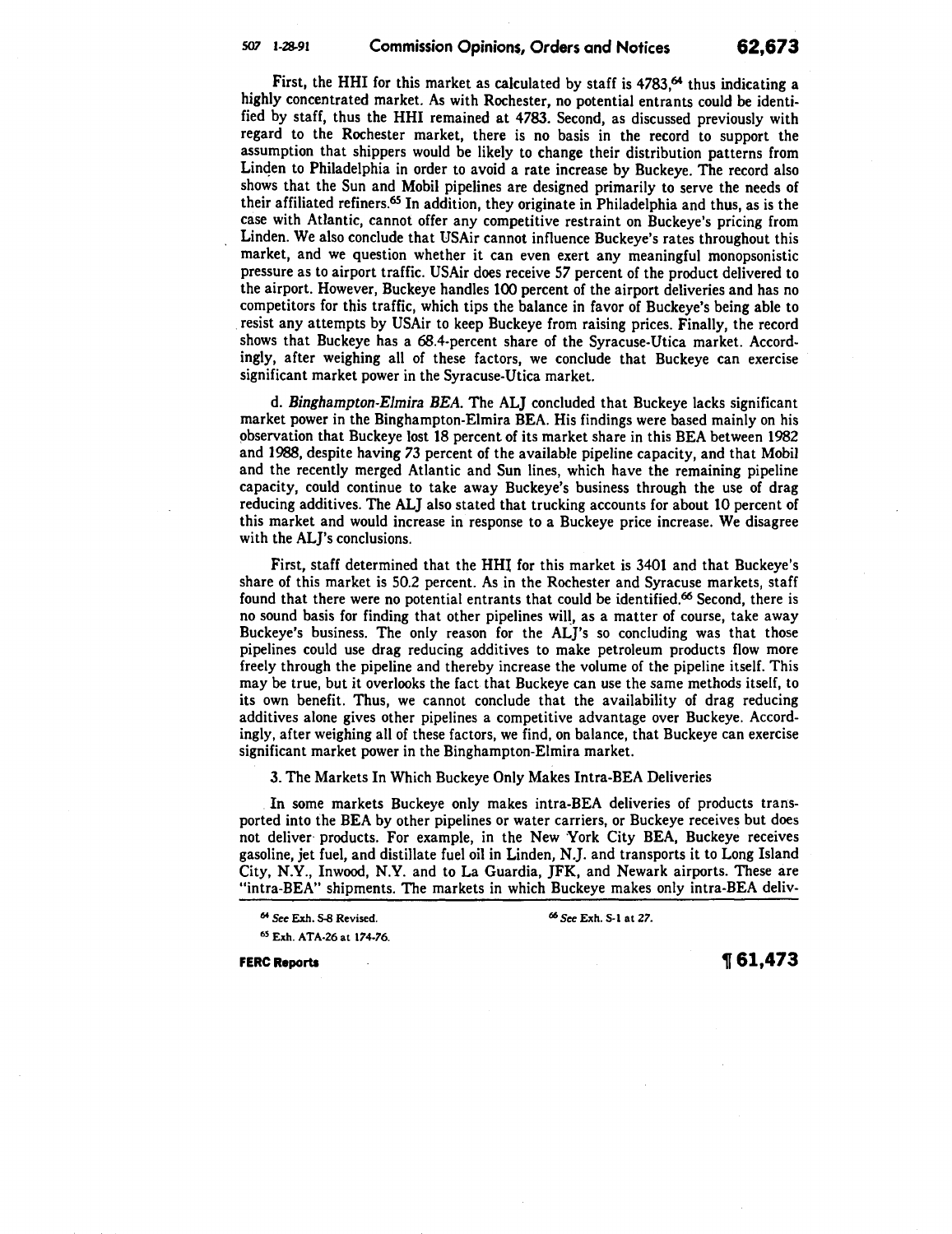eries are the Hartford-New Haven-Springfield, New York, Terre Haute, and Seattle BEAs. Staff did not analyze these markets because staff presumed that Buckeye would be unable to affect the price of delivered product in these markets since it has no control over the amount of product flowing into them and because numerous studies have shown trucking to be a cost-effective alternative to pipeline transportation over the relatively short distances such as those that exist within a BEA.67 Of the four intra-BEA markets, this presumption was only contested with respect to the New York City market.

ATA disputed this assumption as applied to the transportation of jet fuel to the airports in the New York BEA. However, the ALJ concluded that Buckeye's rates to these airports were constrained by the potential for competition from barges and trucks. For example, the ALJ pointed out that cost estimates of barging jet fuel to JFK made by both Buckeye and ATA are not significantly different and support the feasibility of barging. With regard to La Guardia, he noted that rates to Long Island, a clearly competitive market with much barge traffic, are comparable to those to La Guardia. At Newark, trucking costs are less than one cent per barrel above Buckeye's rates.

The Commission agrees with staff that it is reasonable to presume that Buckeye cannot affect the delivered price in a BEA if it makes only intra-BEA deliveries, and this presumption is uncontested as applied to three of these markets. Therefore, we conclude that Buckeye does not have significant market power in the three uncontested markets: Hartford-New Haven-Springfield, Terre Haute, and Seattle.

In the case of New York City, however, the presumption, especially as applied to jet fuel delivered to three airports, is contested and the Commission is concerned that the record is not sufficient to confidently support a finding that the presumption is justified for this particular market. Because of extreme traffic congestion, safety consideration, and quality inspections, trucking may not be a cost-effective alternative for transporting jet fuel to JFK and La Guardia airports. Although the ALJ concluded that barging was an effective alternative for these airports, we think the record is too weak to draw any firm conclusions. Accordingly, because we cannot find that Buckeye does not exercise significant market power in this market, Buckeye's rates in New York City will continue to be regulated. Buckeye may, in a future case, attempt to show that it does not exercise significant market power in this market.

4. Markets For Which The Commission Makes No Findings.

The Buffalo and Youngstown-Warren BEAs were analyzed by the parties and the ALJ found that Buckeye does not have significant market power in those markets. However, Buckeye has no tariffs on file to serve those markets. Therefore, it is unnecessary to analyze those markets and the Commission makes no finding with respect to Buckeye's market power in those two markets.

# III. Phase II: The Rate Methodology to be Used by Buckeye for the Future

In light of our findings as to Buckeye's market power in each of its relevant markets, we next consider a ratemaking methodology proposed by Buckeye for application in each of Buckeye's relevant markets.

1987); and George S. Wolbert, Jr., U.S. Oil Pipe Lines, Washington, D.C.: American Petroleum Institute (1979).

**Federal Energy Guidelines** 

<sup>61</sup>*See* Exh. S-4 (Charles Untiet, "The Economics or Oil Pipeline Deregulation: A Review and Extension or the DO] Report, " U.S. Department or Justice, Economic Analysis Group Discussion Paper, May 22,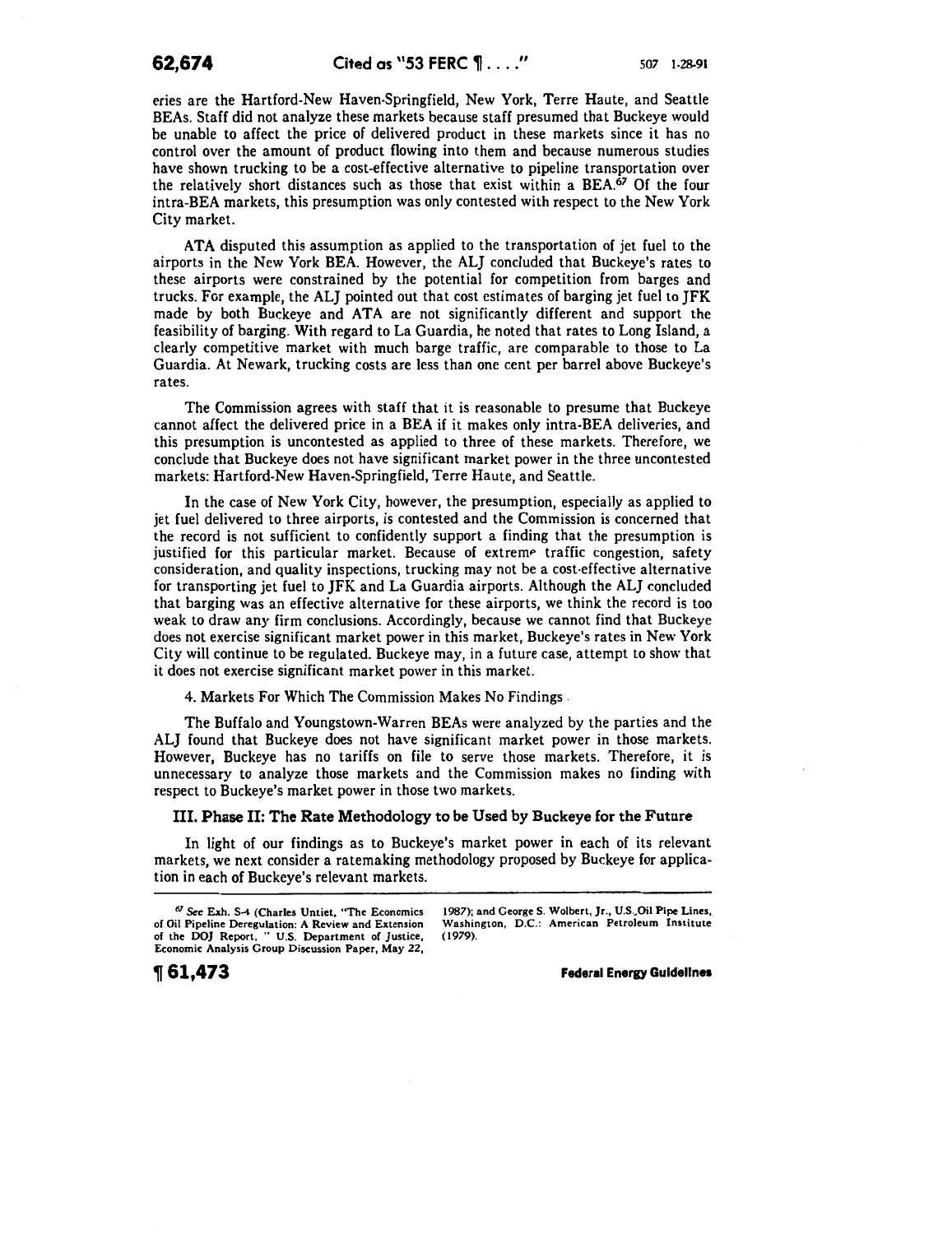# A. *Buckeye's Proposed Experimental Program*

On May 1, 1990, Buckeye filed a Motion for Expedited Adoption of an Experimental Program for Rate Regulation in Competitive Markets. The motion asks that the Commission establish on an experimental basis the proposal set forth below for the regulation of Buckeye's rates in competitive markets.

Buckeye's proposal for rate regulation in competitive markets has the following key elements: The Commission will continue to regulate Buckeye's rates to ensure compliance with the requirements of the Interstate Commerce Act. In markets where Buckeye does not have significant market power: (a) individual rate increases will not exceed a "cap" of 15 percent (real) over any two-year period; and (b) individual rate increases will be allowed to become effective without suspension or investigation if they do not exceed the change in the GNP deflator since the rate was last increased, plus 2 percent. Rate increases exceeding this "trigger" would have to be justified as being consistent with competitive pricing or other appropriate factors and would be subject to suspension and investigation. Rate decreases would be presumptively valid and complainants would bear the burden of demonstrating any alleged unlawfulness. If Buckeye is found to have significant market power in one or more of its markets, Buckeye proposes that rates in such markets would be required to track rate changes in competitive markets. This proposal is explained in more detail below.

1. Rate Cap

Buckeye notes that the Initial Decision defined significant market power as the ability to raise rates more than 15 percent in real (noninflated) terms over a two-year period without losing substantial business.68 Thus, under the proposal any individual rate increase of less than 15 percent (real) $69$  over two years should be presumptively valid since by definition it does not constitute significant market power.

Buckeye proposes that this test of significant market power 15 percent (real) over two years  $-$  be employed as a cap on individual rate increases. Thus, Buckeye contends that this cap guarantees that it cannot exercise significant market power as to any shipper under the minimum standards agreed to by all parties to this case.

### 2. Rate Trigger

Buckeye's proposal states that to ensure close Commission oversight, to protect shippers and to allay any concerns that suhstantial price increases are likely to occur, the Commission should establish a threshold even below the cap. The threshold would be set at 2 percent above the change in the GNP deflator since the prior rate change.<sup>70</sup> Under the proposal rate increases which do not exceed the change in GNP deflator plus 2 percent would be permitted without suspension or investigation. Any individual rate increase exceeding the threshold would have to be justified by Buckeye through a demonstration that the rate increase is consistent with competitive pricing, or other appropriate factors, and would be subject to possible suspension and investigation were Buckeye's justification found to be inadequate.

68 50 FERC  $\llbracket$  63,011, at p. 65,049.

change in GNP deflator would also be used to calculate the 15% (real) price cap.

 $69$  A real rate increase would be one that has been adjusted for inflation.

70 The GNP deflator is published quarterly by the United States Department of Commerce. The

**FERC Reports**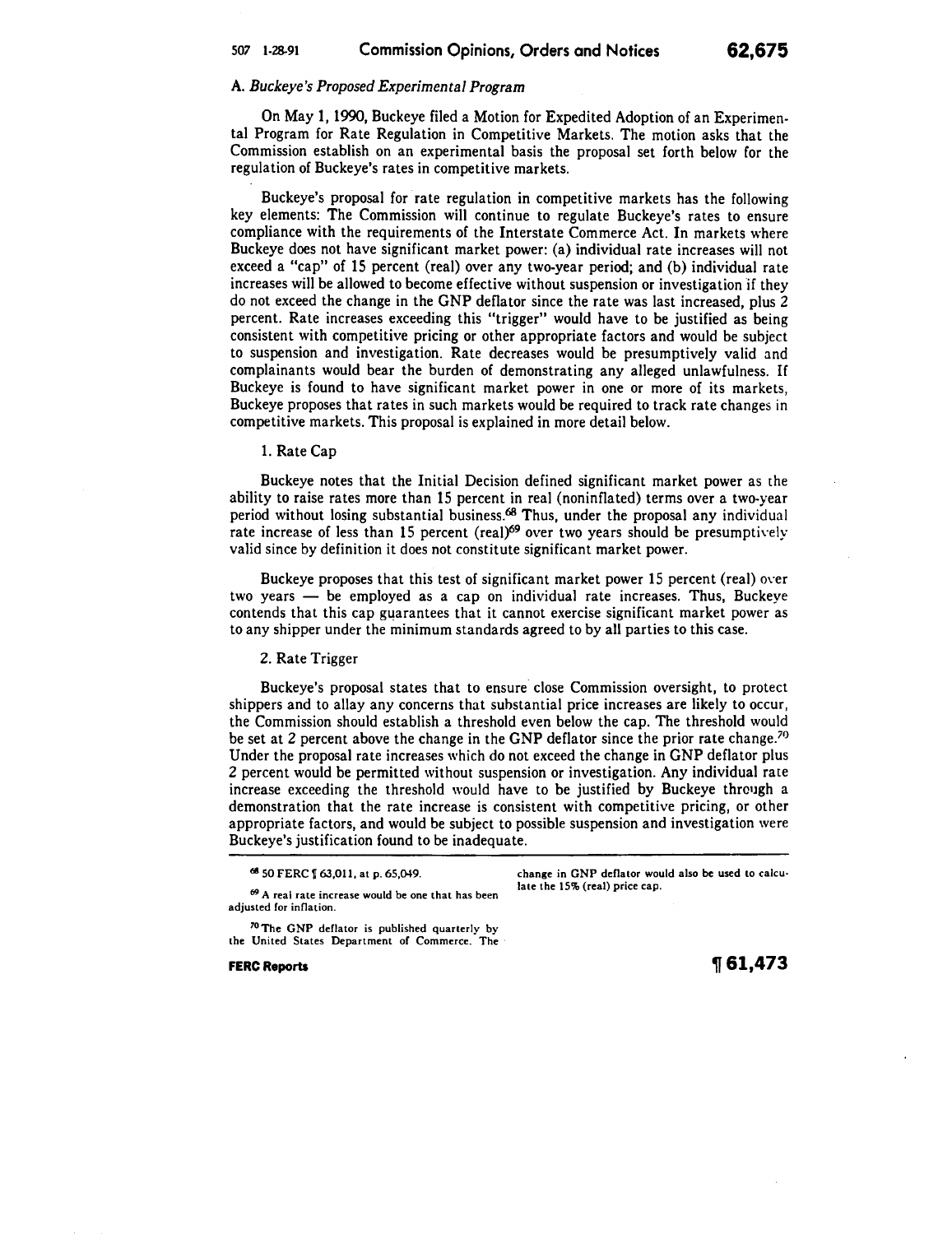According to Buckeye, its proposed threshold "trigger" will assure shippers and the Commission that Buckeye's rates cannot increase substantially more than the general rate of inflation without justification. At the same time, Buckeye believes this would eliminate the need for costly rate investigations and regulatory intervention over *de minimis* rate changes. The "plus 2 percent" feature of the threshold preserves some degree of pricing flexibility which Buckeye claims that it needs to react to differing competitive conditions in its various markets.

3. Presumptively Valid Rate Decreases

Under Buckeye's proposal rate decreases would be presumptively valid and free from regulatory investigation. Buckeye argues that the Commission should not independently investigate price reductions, and any competitor  $\sigma$  shipper complaining of rate decreases should bear the burden of proving them unlawful. In support of this position Buckeye cites *Texas Eastern Products Pipeline Company.* <sup>71</sup>

# 4. Continued Application of the ICA

Sections 2, 3, 4 and 6 of the ICA would continue to apply to Buckeye.<sup>72</sup> Under section 2, pipelines cannot charge different rates for the same transportation service between the same origin and destination points. Section 3 prohibits undue discrimination. As indicated above, under section 4, a pipeline may not charge a higher rate for transporting products to a nearer destination than it charges for a further destination, without obtaining Commission approval. Section 6 of the ICA requires a pipeline to provide a tariff' filing of all rates and 30 days' notice of all rate increases to the Commission and shippers.

# 5. Commission Oversight of Competitive Circumstances

To satisfy the Commission that competition continues, and to  $\alpha$ •sure that Buckeye's rates are just and reasonable, Buckeve proposes to file a port with the Commission every five years describing any material changes in the competitive status of its markets. This report would permit the Commission to monitor the level of competition to determine whether competitive circumstances have changed such that Buckeye has acquired significant market power in any of its markets.

Buckeye contends that because full-blown hearings on competition are extremely costly, to prevent wasteful relitigation, the Commission's finding that Buckeye lacks significant market power in any market would be controlling for future rate filings unless shippers make a *prima facie* showing that competitive circumstances have changed. Complainants would carry the ultimate burden of proof that the market has ceased to be competitive.

### 6. Less Competitive Markets

Buckeye acknowledges that a prospective regulatory methodology  $\sin^{-1}$  address the possibility that it could acquire substantial market power in one or ::ore of its markets in the future. If this were to occur, Buckeye proposes that rates, for what Buckeye terms Jess competitive markets, would be tied to a price change index derived from rate changes in Buckeye's competitive markets. Buckeye maintains that competitive market pricing reflects cost changes and market conditions, therefore, a competitive, market-based price should be an efficient proxy for cost-based regulation.

71 50 FERC  $\parallel$  61,218, at pp. 61,703-704 (1990).  $\frac{72}{49}$  U.S.C. § § 2, 3, 4, and 6 (1976).

~ **61,473** Federal Energy **Guidelines**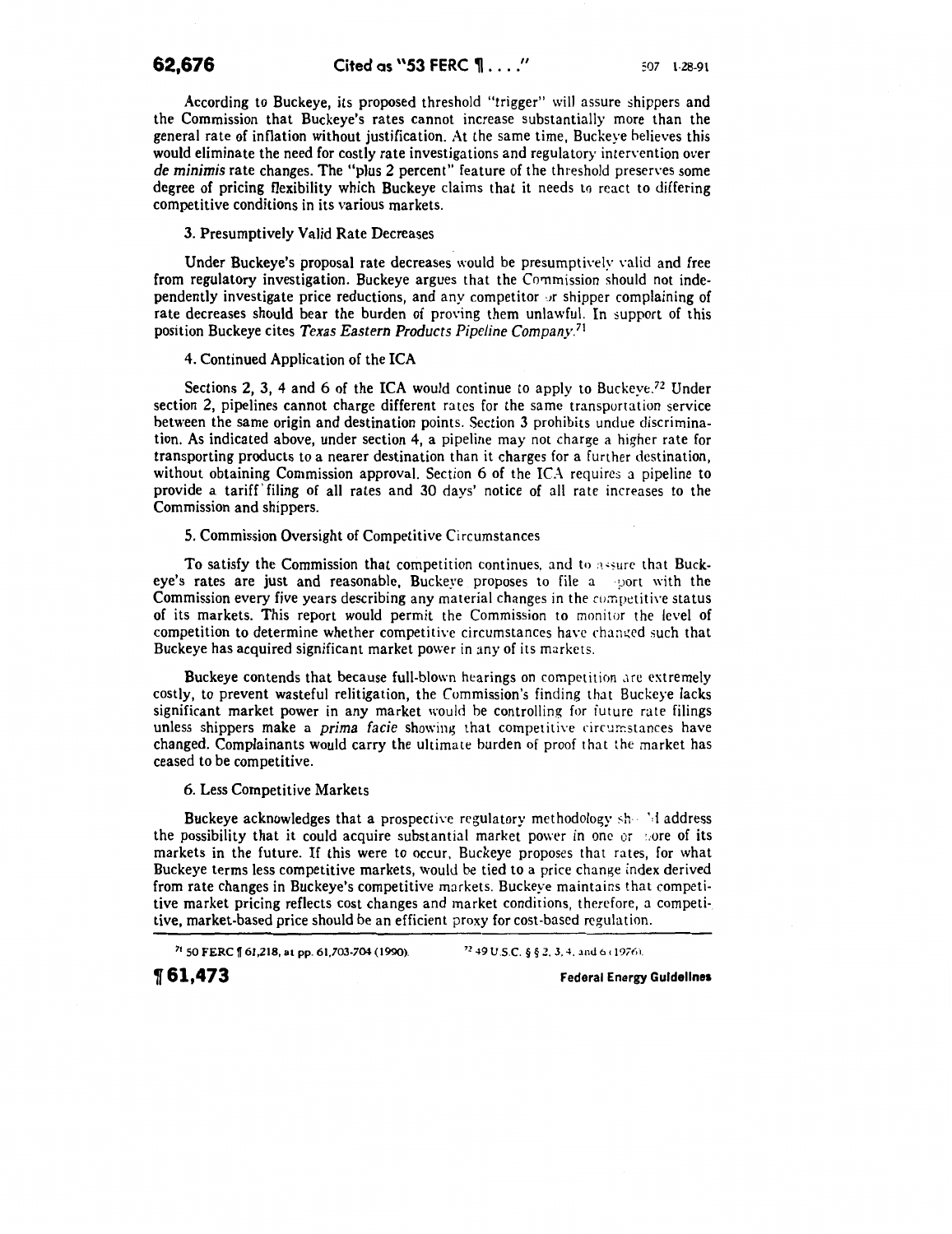# 7. Shipper Complaints

Shippers would retain the right to file complaints or protests following notice of a rate increase. Shippers, however, would be required to show either: (a) that a rate increase exceeds the cap (15 percent real over two years); (b) that a rate increase exceeds the change in GNP deflator plus 2 percent and has not been adequately justified by Buckeye; (c) that the rate is unlawfully discriminatory under ICA sections 2 or 3; or (d) that as the result of substantially changed circumstances, Buckeye has acquired significant market power in the relevant market and that the proposed rate increase exceeds the standards for markets in which Buckeye exercises significant market power. If a shipper presents a factual, *prima facie* case supporting any of these contentions, Buckeye would then be obligated to provide responsive evidence.73 Buckeye proposes that Commission staff would be allowed to participate by order of the Commission in any complaint proceeding.

# 8. Experimental Nature of the Proposal

Buckeye states that it recognizes that its proposal, while firmly grounded in law and economics, is novel. Buckeye, therefore, proposes that this rate regulation proposal be adopted on an experimental basis for five years, at which time it can be reviewed by the Commission. Buckeye contends that this will allow the Commission further oversight and control over Buckeye's rates and the experiment will provide valuable information as to the strengths and weaknesses of competitive rate regulation.

Buckeye's proposal is not, however, intended to be generically applicable to other oil pipelines. Buckeye argues that interstate oil pipeline industry, consisting of over 130 different pipeline companies, is enormously varied as to organizational structure, rate structures and market conditions. The industry includes integrated pipelines and independent pipelines, crude oil pipelines and products pipelines, gathering pipelines, distribution pipelines and long-haul pipelines. Buckeye notes that its proposal may well not fit other pipelines' circumstances.

# B. *Comments on Buckeye's Proposal*

ATA argues that Buckeye's motion must be rejected as being seriously flawed and unlawfully generous in many respects, and that Buckeye's current rates cannot be found to be just and reasonable at this stage of these proceedings. ATA also notes that Buckeye's motion is premised on the assumption that the Initial Decision in this proceeding will be affirmed without substantial modification. ATA further maintains that the justness and reasonableness of Buckeye's rates was not at issue in Phase I and cannot be determined at this time. ATA contends that without a finding that Buckeye's current rates are just and reasonable, the Commission would have no basis to assume that the rates increased from current levels would be just and reasonable.74

ATA asserts that under this proposal Buckeye could impose enormous rate increases costing its shippers millions of dollars without any justification, and its shippers would be powerless to complain. ATA, as well as staff, question the use of the GNP deflator as a component in either the rate cap or rate trigger because the GNP deflator may not mirror Buckeye's costs.

<sup>73</sup> Any party submitting a complaint would bear

<sup>73</sup> Any party submitting a complaint would bear  $74$  The justness and reasonableness of Buckeye's<br>the ultimate burden of proof. The states are addressed below in the discussion of the rates are addressed below in the discussion of the complaint filed by ATA on Apri129, 1988.

**FERC Reports , 61,473**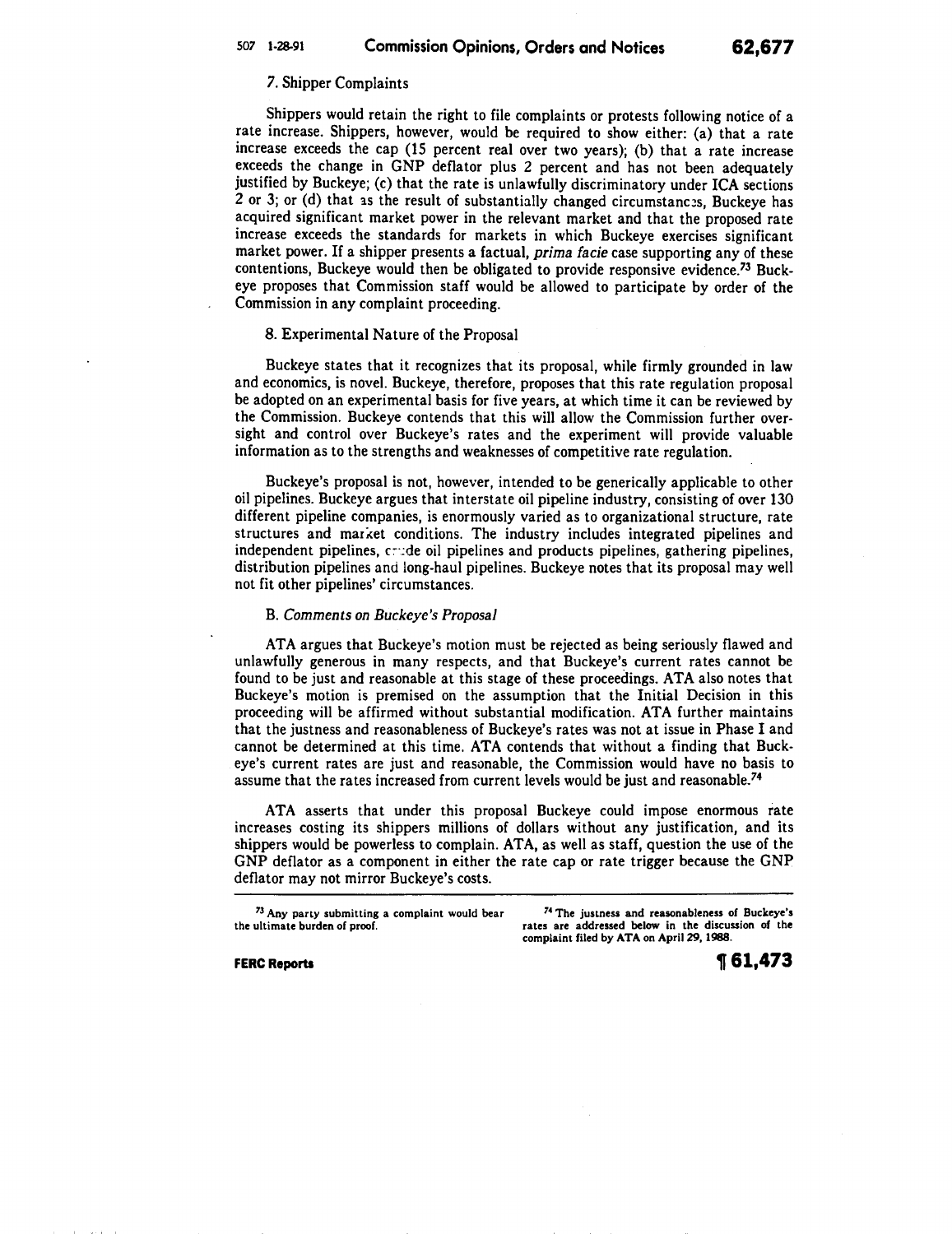ATA argues that Buckeye's proposal to preclude suspension and investigation by the Commission would violate section 15(7) of the ICA. ATA argues further that Buckeye's proposal would strip the Commission of all authority to carry out its statutory responsibilities under section 15(7) for any rate increase that did not exceed the change in the GNP deflator since the applicable rate was last increased plus two percent. ATA further argues that Buckeye's proposed limitation on customers' complaints would violate section 13 of the ICA. ATA contends that under Buckeye's proposal, shippers and other affected parties would lose all of their rights under section 13 unless they could present a prima facie case: (a) that a rate increase exceeds the cap; (b) that a rate increase exceeds the change in GNP deflator plus 2 percent and has not been adequately justified by Buckeye; (c) that the rate is unlawfully discriminatory under ICA sections 2 or 3; or (d) that as the result of substantially changed circumstances, Buckeye has acquired significant market power in the relevant market and that the proposed rate increase exceeds the standards for less competitive markets. ATA contends that the Commission has no authority to impose a higher standard on potential complainants.

ATA argues that under the guise of requiring flexibility, Buckeye is proposing to allow its rates in less competitive markets to increase at a rate above the average increase allowed in allegedly competitive markets. ATA states that Buckeye has failed to address the likelihood that existing rates in less competitive markets would already be above competitive, or just and reasonable levels.

Staff, while not opposing Buckeye's proposal, urges that a number of issues should be addressed before the Commission decides on any particular form of light-handed regulation.

· With respect to Buckeye's proposal that its rate increases be subject to a cap of 15 percent (above the inflation rate) over a two-year period, staff argues that there should be an analysis of the likely effects of such a proposal on economic efficiency. Staff notes, for example, that from an economic standpoint, price increases in competitive markets do not need to be capped to achieve economic efficiency. Staff contends that if the market-clearing price in a competitive market increases by more than 15 percent, then a IS-percent cap will preclude some economic transactions from taking place that would increase economic efficiency. Staff notes that it is not proposing that the IS-percent cap be eschewed in favor of some higher cap. Staff does, however, recommend that the Commission carefully weigh the potential costs of a cap in competitive markets against any benefits that may result.

With respect to Buckeye's proposal that rate increases which do not exceed the change in the GNP deflator plus 2 percent be permitted without suspension or investigation, staff notes that the use of such a broad-based index of inflation as the GNP deflator for tracking costs in the oil pipeline industry is questionable. Staff contends that in a competitive market, prices track industry-specific and, in some cases, region-specific marginal costs, not the average rate of increase of prices for economy as a whole. Staff maintains that although it may be efficient for the Commission not to suspend and investigate small rate increases, there was not an adequate basis provided for the particular rate trigger proposed by Buckeye, i.e., 2 percent above the inflation index. Staff argues that the proposal should specify the time period over which the trigger increase would be calculated. Staff also notes that the proposal should make it clear that the trigger would apply in addition to the cap.

**1J** 61,473 *Federal Energy Guidelines*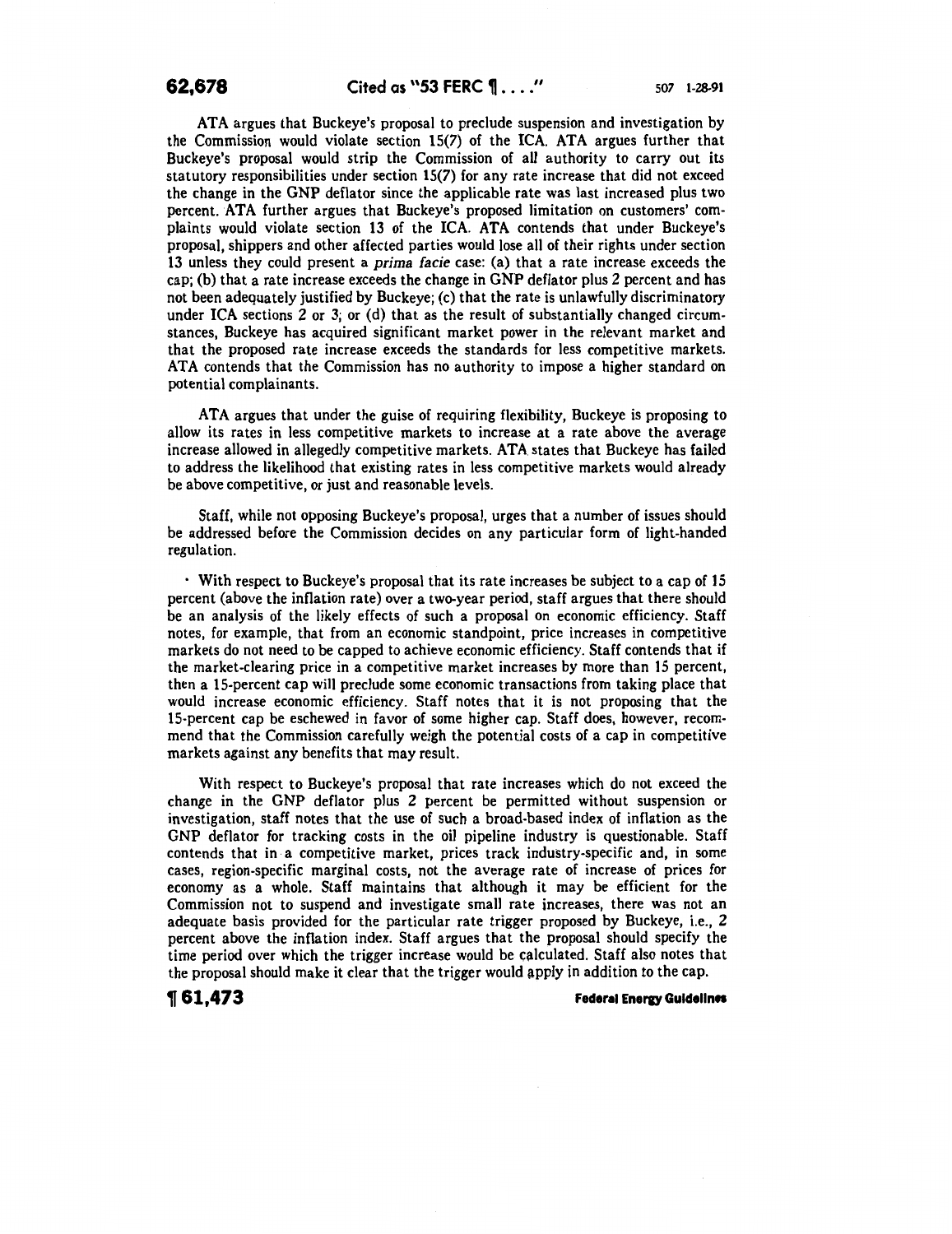,,

With respect to Buckeye's proposal that rate decreases be considered presumptively valid, the staff believes that any such decreases should not result in a rate below marginal costs. Otherwise, the rate would be inefficient. Moreover, staff argues that given that Buckeye is in the best position to know its own costs, it should carry the burden of demonstrating that any proposed rate is not below marginal cost.

With respect to Buckeye's proposal that rate increases in less competitive markets be limited by the average rate increase in competitive markets, staff also has several concerns. Staff contends that the flexibility given to rate changes in noncompetitive markets by the use of the "inner-quartile range" of rate changes in the competitive markets again may not be enough to allow all efficiency-promoting economic transactions to occur.

Staff noted that if rates decline in the competitive markets, the 75th-percentile cap could prevent efficient differential pricing by requiring all rates in the noncompetitive markets to decrease. This, according to staff, could prevent a pipeline from earning its revenue requirement. Staff maintains that a better alternative for providing pricing flexibility may be the use of a weighted-average cap which could allow efficient differential pricing when rates decline in the competitive markets. Staff suggests that the use of a weighted-average cap (weighted by volumes) may be an alternative to Buckeye's use of a minimum-quantity threshold for calculating the average rate increase in competitive markets. In other words, if a particular rate increase only related to minimal volumes, that rate increase would not have much of an impact in the calculation of the weighted-average rate increase.

Finally, the staff is concerned that the use of either a minimum-quantity threshold or a weighted-average cap that is calculated solely by reference to Buckeye's rate increases may provide Buckeye with an opportunity to manipulate the average rate increase in competitive markets in its favor. Staff argues that a better alternative may be to use an average that would include rate increases instituted by Buckeye's competitors, such as other pipelines and possibly, barges and trucks.

Buckeye argues that ATA and staff have offered no basis for modifying its proposal and therefore the Commission should promptly approve the proposal. Buckeye contends that neither staff nor ATA challenges the Commission's authority to rely upon market forces to establish rates in competitive markets. Buckeye also argues that AT A's insistence upon the need for a Phase II hearing to determine the reasonableness of Buckeye's rates simply ignores the Commission's clear policy that rates in competitive markets are just and reasonable. Buckeye declares that ATA's unsupported assertion that the Commission must investigate and suspend all rate changes that are subject to protest and complaint is contrary to all relevant and controlling precedent.

Buckeye notes that ATA and staff suggest that Buckeye's proposed "rate trigger" and "rate cap" may not adequately track Buckeye's cost changes. Buckeye contends that this argument reflects a fundamental misunderstanding of its proposal. According to Buckeye, both Commission staff and ATA ignore the fact that Buckeye's proposal relies primarily on competitive forces to keep rates within the zone of reasonableness. Buckeye states that the additional protection of the rate trigger and rate cap are not intended to establish cost-based rates. Buckeye contends that such a result would be inconsistent with the reliance on competitive markets to ensure just and reasonable rates, and would require expensive and complex rate cases to establish cost-based rates in a competitive setting. Buckeye argues that the rate cap and rate trigger are designed

**FERC Reports**  $\text{ }^{\bullet}$  **61,473**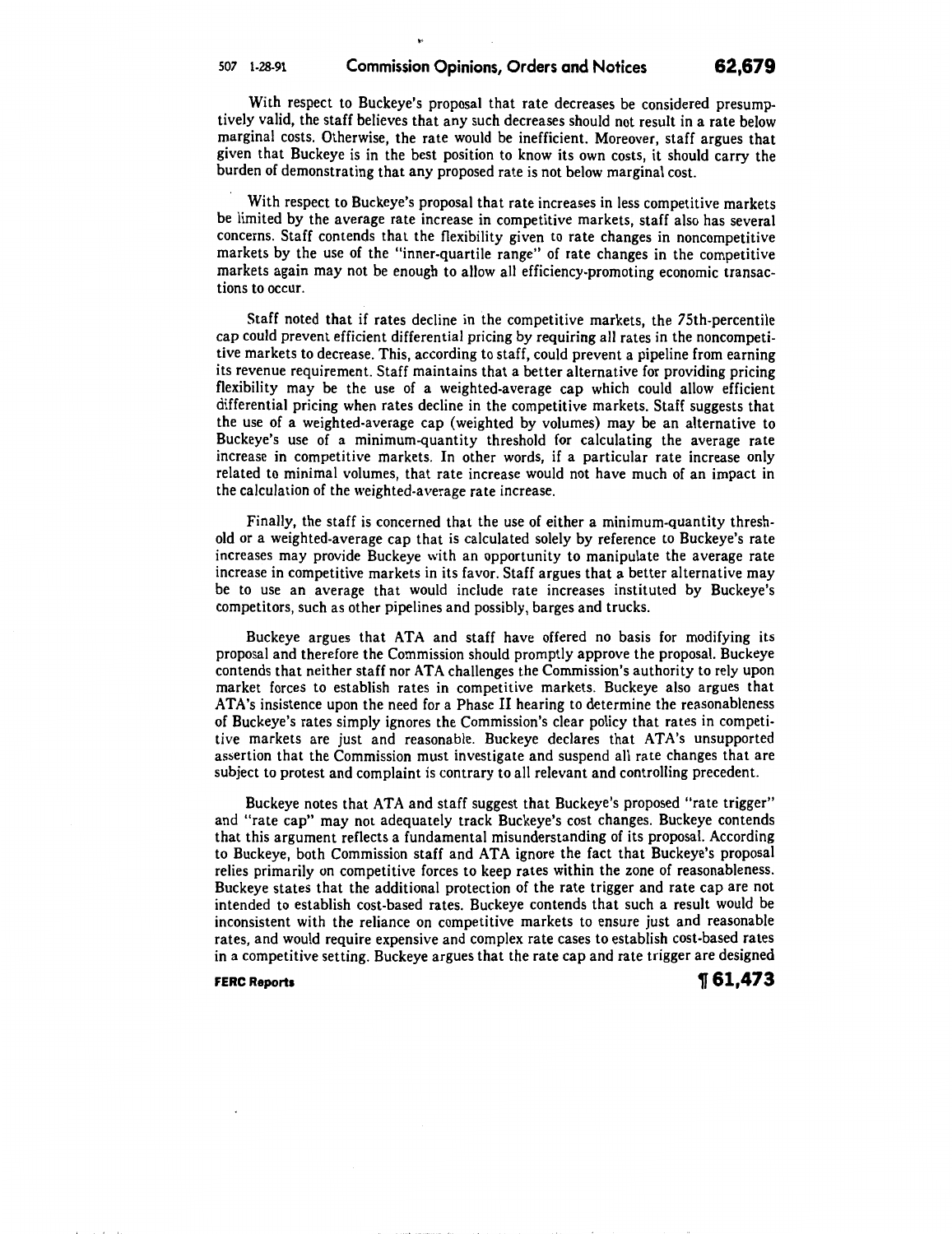to balance appropriately Buckeye's need for rate flexibility and the need to protect shippers during the establishment of an experimental rate program.

Buckeye maintains that its proposal is a fair and balanced experimental program for competitive regulation of its rates which affords reasonable pricing flexibility, full protection of shippers and continued close monitoring by the Commission to ensure that Buckeye's rates remain just and reasonable.

# C. *Discussion of Buckeye's Proposal*

Having found that Buckeye does not possess significant market power in a large portion of its markets, and that these markets account for a sizeable portion of Buckeye's total deliveries, we believe that light-handed regulation is appropriate. The broad outline of Buckeye's proposal-to use price changes in markets where it lacks significant market power to set caps for price changes in its markets where it does have market power--is a regulatory approach we generally support, especially on a limited experimental basis. Significantly, Buckeye also has proposed to cap price increases in markets where it lacks significant market power. Although there is no efficiency basis for a price cap in a truly competitive market, we accept that aspect of Buckeye's proposal. We recognize that judgment plays an important role in determining whether markets are competitive, and a cap on rates in markets where Buckeye does not exercise significant market power will serve as an added safeguard against any unanticipated opportunity Buckeye may have to exercise market power.

Nonetheless the Commission has two primary concerns with Buckeye's proposal for capping rate increases in markets in which it does not exercise significant market power. First, Buckeye's calculation of average price in the markets in which it does not exercise significant market power could give undue weight to small volume markets and give Buckeye an incentive to manipulate price in those markets for gain in its larger volume markets in which it exercises significant market power. And second, the price flexibility Buckeye advocates in markets in which it does not exercise significant market power would not be an effective protection against its potential to use its monopoly to price discriminate. To address these concerns, we will authorize a modified version of Buckeye's proposal for a three-year period only, and we will require that Buckeye file annual reports detailing price and revenue changes in each of its markets. The Commission will use information in Buckeye's reports to judge whether lighthanded regulation was successful in protecting shippers against monopoly abuses.

ATA argues that the Commission cannot find Buckeye's current rates just and reasonable without conducting a full Phase II hearing. As discussed later in section IV of this opinion, in connection with ATA's pending complaint against Buckeye's rates, the Commission will establish just and reasonable rates for the markets in which the Commission has found that Buckeye exercises significant market power. The just and reasonable rate so established will then serve as the base rate to which Buckeye's proposed rate caps will apply to govern rate increases during thee experimental period. With respect to the markets in which Buckeye does not exercise significant market power, there is no need for further investigation because competition can be relied upon to restrain Buckeye's rates in these markets.

The Commission will permit Buckeye to implement its proposed experiment, as modified by this order. In order to implement this experiment Buckeye must make a tariff filing in which it sets out all of the terms of the experiment that will govern its

**,61,473 Federal Eneru Guidelines**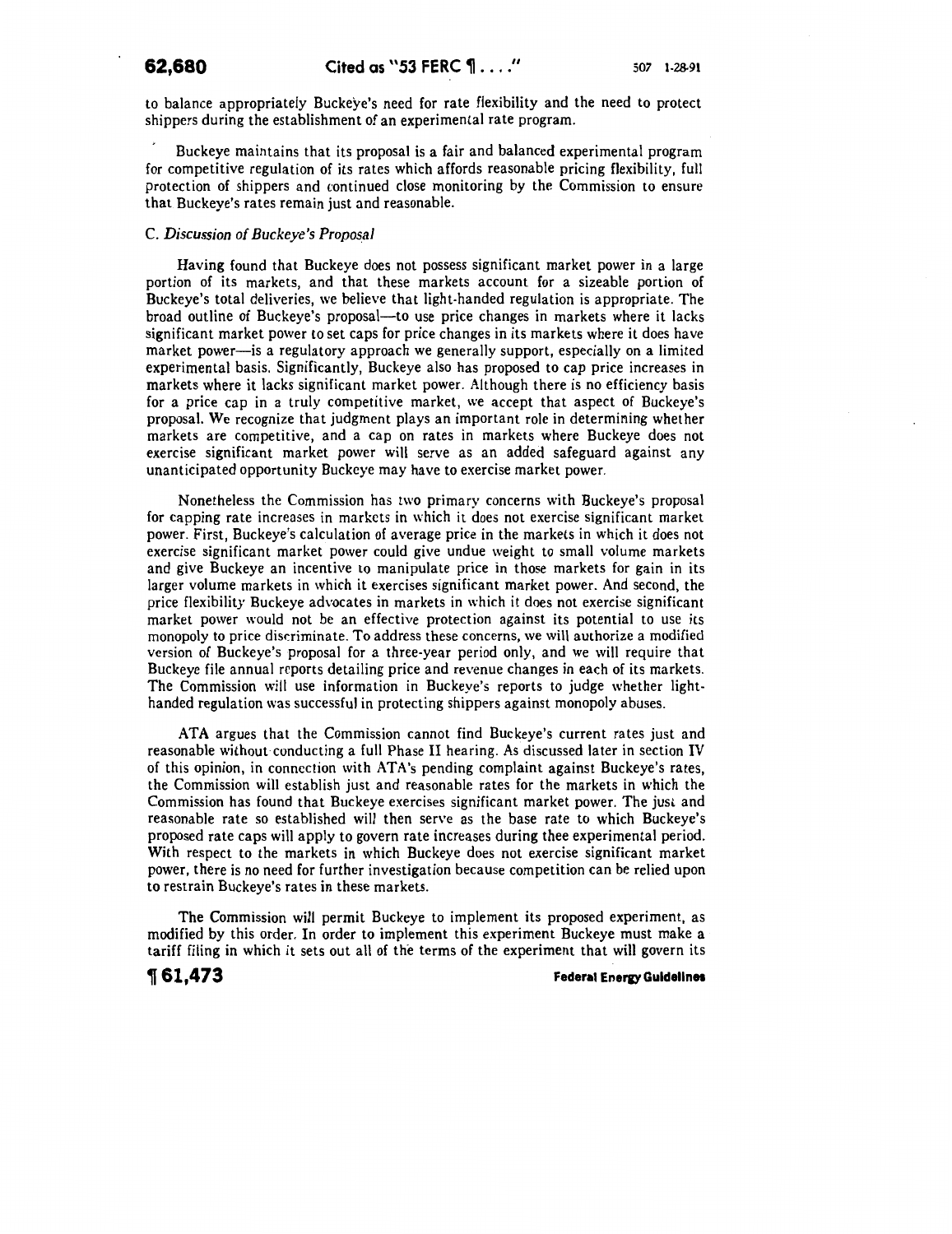rates and rate increases during the experimental period. The experimental period will begin after the Commission accepts the tariff sheets for filing.

We now respond to specific concerns raised by ATA and the Commission staff.

1. Rate Caps in Markets Where Buckeye Lacks Significant Market Power

ATA argues that Buckeye's proposal could impose enormous rate increases costing its shippers millions of dollars (up to \$32 million according to ATA) without any justification, and its shippers would be powerless to complain. This argument is not persuasive. Buckeye's proposal contains both a rate cap and a rate trigger. Thus any individual rate increase exceeding the rate trigger would be subject to full suspension and investigation by the Commission, thereby creating an avenue of redress for those affected by excessive rate increases. In markets where Buckeye lacks significant market power, it is appropriate to permit Buckeye to maintain its real rate without refund obligation. It should be noted that a rate increase exceeding the GNP deflator, as proposed by Buckeye, is equivalent to an increase in Buckeye's real rate.

Staff argues that Buckeye's proposal, that its rate increase be subject to a cap of 15 percent over a two year period, should be carefully reviewed by the Commission. Staff argues that in competitive markets, price caps are not needed to achieve economic efficiency, and in some instances, could preclude some efficient transactions from taking place. As a general proposition we agree with staff. However, as we explained earlier, we accept the added protection against market power this aspect of Buckeye's proposal offers. Thus, we agree with Buckeye that the better course would be to monitor this issue during the experimental period and to adjust the rate cap if necessary.

# 2. Rate Triggers

Staff expressed several concerns with respect to the operation of the rate trigger. Staff questions Buckeye's use of such a broad based index of inflation as the GNP deflator for tracking costs in the oil pipeline industry. Staff contends that in a competitive market, prices track industry-specific and in some cases, region specific marginal costs, not the average rate of increase of prices for the economy as a whole. ATA expressed similar concerns. Buckeye argues that the approach recommended by staff would require substantial regulatory proceedings to identify precisely what "market-basket" of goods and services should be used to establish a cost-based index.

. The Commission agrees with Staff that the GNP inflation measure will not precisely track cost changes in the oil pipeline industry. However, the GNP deflator is a widely used and well-understood broad-based index which we believe is a reasonable index for price changes in a competitive market, especially for the limited term of the Buckeye experiment. We see no compelling reason to mandate an alternative in this context, and we will accept this aspect of Buckeye's proposal.

Staff also requests clarification on two issues. First, staff questions whether the rate trigger will be applied in addition to the cap. Buckeye confirms that each rate would be subject to both the rate cap and rate trigger.<sup>75</sup> Accordingly, Buckeye must make this clear in the tariff sheets it will file to implement the experiment. Second, staff maintains that the proposal should specify the time period over which the trigger increase would be calculated. We agree, the tariff must clearly specify the time period. Staff also suggests that the 2 percent addition to the GNP deflator needs further

<sup>75</sup> See Buckeye's Reply at p. 18.

FERC Reports *T***<sub>61,473</mark>**</sub>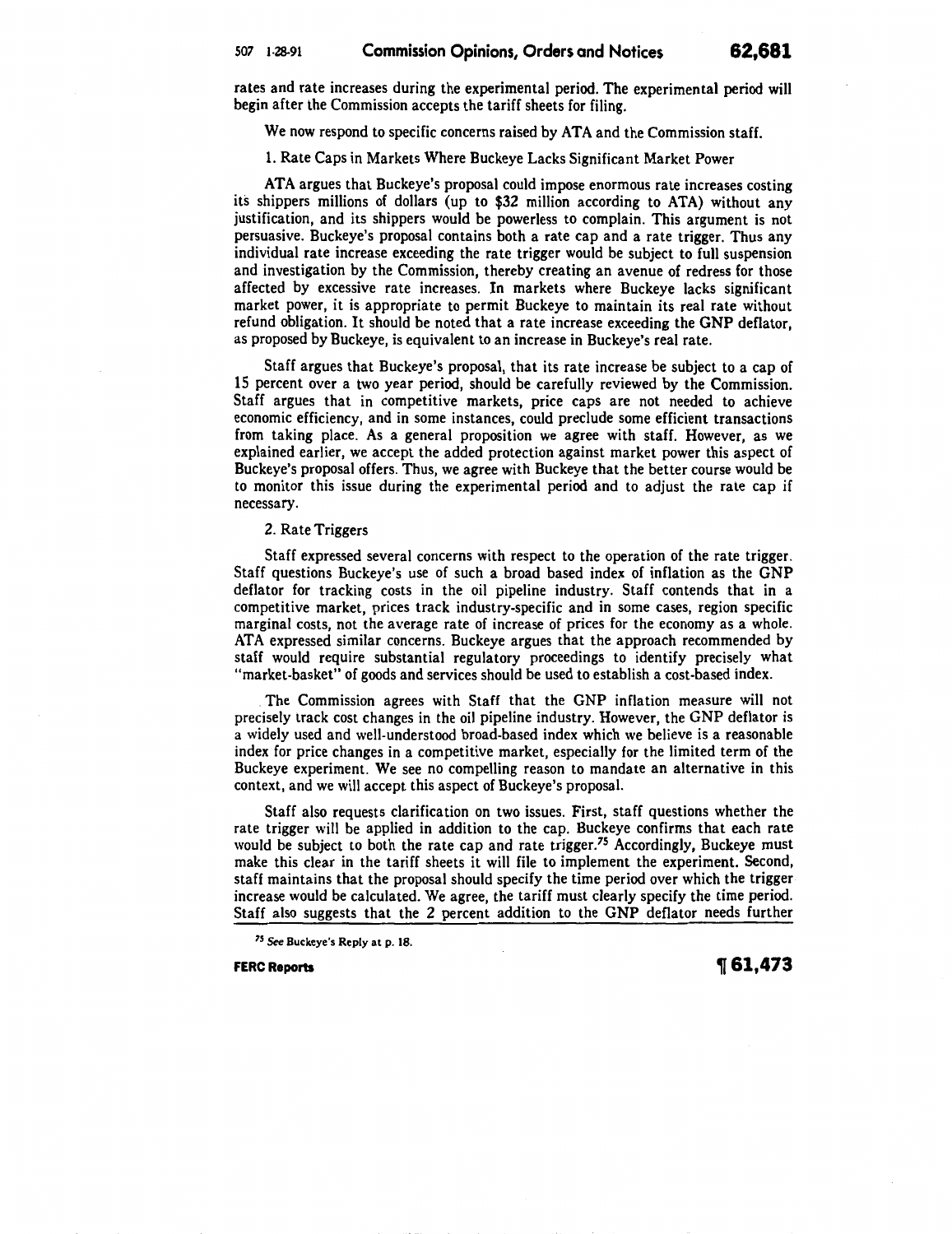justification. We think it is appropriate for Buckeye to have the flexibility it proposes, to increase its rates in the markets in which it does not have market power without justifying the increase as necessitated by competitive circumstances, since this trigger, as with the rate cap, simply provides added protection against the exercise of market power.-

3. Sections 13 and 15(7) of the ICA

ATA argues that Buckeye's proposal violates section 13 of the ICA. The Commission does not agree. As Buckeye noted, section 13(1) imposes a duty to investigate a complaint only if there is a reasonable ground for investigation. Under the proposal as adopted here, a shipper can establish reasonable grounds for a complaint by showing either: (1) that a rate increase exceeds the rate cap; (2) that the rate increase exceeds the change in the GNP deflator and has not been justified by Buckeye; (3) that the rate is unlawfully discriminatory under sections 2 or 3 of the ICA; or  $(4)$  that as a result of substantially changed circumstances, Buckeye has acquired significant market power in a relevant market and the proposed rate increase exceeds the standards for markets in which Buckeye exercises significant market power. Thus, in adopting Buckeye's proposal, the Commission is setting general parameters for a finding of reasonable grounds under section 13(1) of the ICA.

ATA also argues that Buckeye's proposal to preclude suspension and investigation by the Commission would violate section 15(7) of the ICA. ATA argues further that the proposal would strip the Commission of all authority to carry out its statutory responsibilities for any rate increase that did not exceed the change in the GNP deflator since the applicable rate was last increased by two percent. Buckeye, on the other hand, argues that the Commission has broad authority in determining whether or not to investigate and suspend rate changes. As Buckeye contends, ICA section  $15(7)$ authorizes the Commission to investigate rate changes, it does not require the Commission to investigate and suspend all rate changes. The decision by the Commission to investigate or suspend is a discretionary one. Therefore, in accepting Buckeye's proposal, we are setting forth in advance how the Commission will exercise its discretion to investigate or suspend Buckeye's rate changes during the period of the experiment.

4. Rate Caps for Markets Where Buckeye Has Significant Market Power

ATA and staff expressed concerns with respect to Buckeye's proposal regarding markets where Buckeye has significant market power. The concerns raised by ATA were similar to the arguments it made regarding Buckeye's proposal for markets in which Buckeye does not have significant market power which were addressed above. Staff, however, expressed certain other misgivings with regards to this issue. First, Commission staff found that restricting individual rate changes to the "inner-quartile range" of rate changes in markets where Buckeye does not have significant market power may not provide sufficient flexibility. Buckeye notes that staff appears to suggest a broader range for individual rate increases based upon a weighted average cap for all rate increases in a less competitive market. Citing staff's Answer at 4-5.

Buckeye argues that the inner quartile range restriction was designed to protect individual shippers in markets where Buckeye has significant market power, while still allowing some pricing flexibility.<sup>76</sup> Buckeye submits that the "inner-quartile" range,

would not exceed the 75th percentile of the entire range of price increases in markets where it has no significant market power.

**,61,473** 

**Federal Energy Guidelines** 

*<sup>76</sup>* That is, Buckeye would restrict its pricing flexibility in markets where it has significant market power so that the maximum rate increase allowed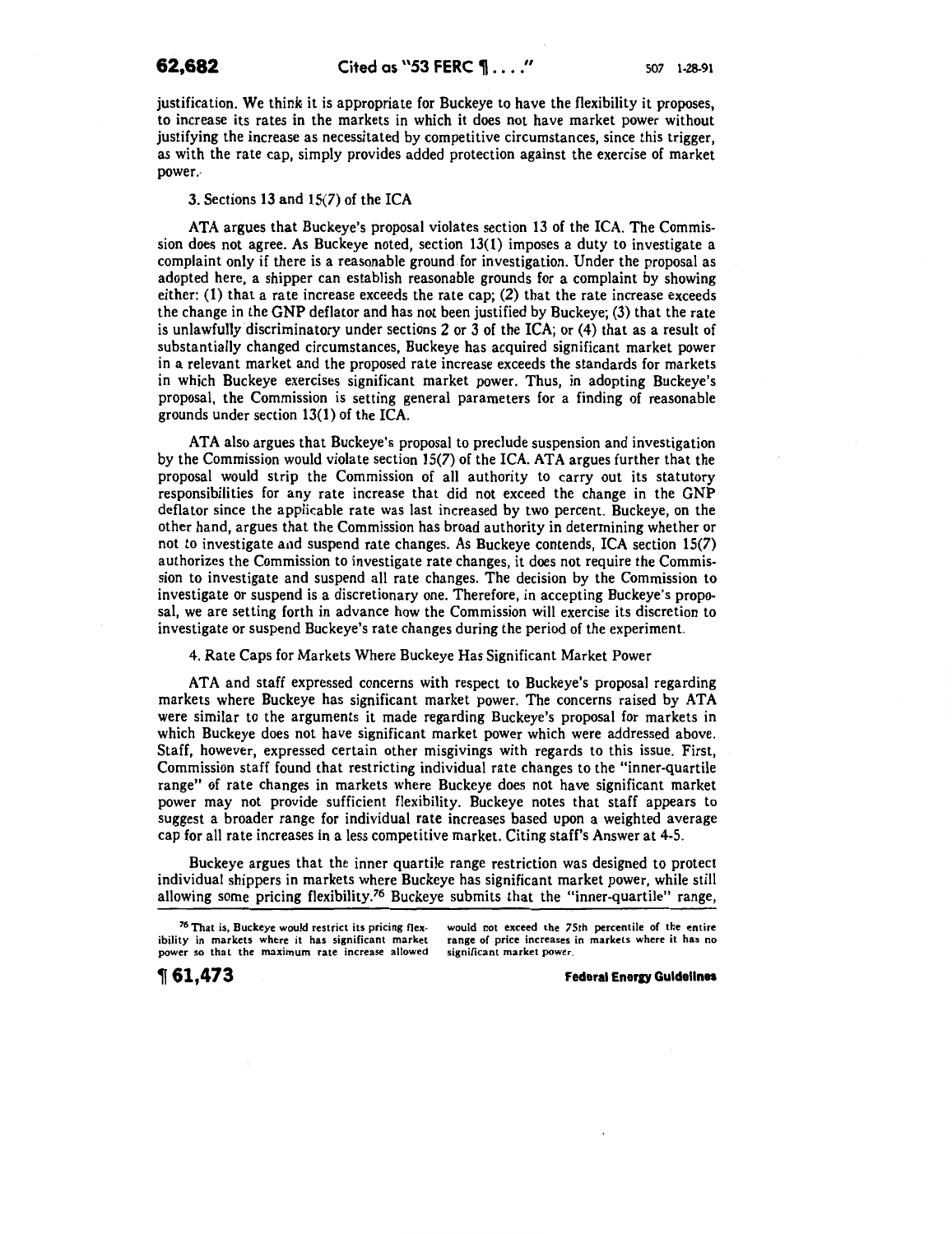which it claims strikes a balance between pricing freedom and shipper protection is an appropriate part of an experimental program. Buckeye contends that staff's proposal may have merit, but argues it would be best addressed after the Commission gains some experience under the Buckeye proposal.

The Commission's chief concern with Buckeye's proposal for price flexibility in its markets where it does have significant market power is that it would potentially allow Buckeye to act as a discriminating monopolist. Thus, we are not willing to grant Buckeye this pricing flexibility. Instead, we will require that any average decrease in rates in Buckeye's markets where it does not have significant market power must be accompanied by a corresponding decrease in all of Buckeye's rates in markets where it does have significant market power. For example, if Buckeye's rates in markets in which it does not have significant market power decline by an average of 5 percent, then each of Buckeye's rates in markets where it does have significant market power must also decrease by 5 percent. However, if Buckeye's rates in markets where it does not have significant market power increase on average by 5 percent, Buckeye may increase any rate in markets where it does have significant market power by no more than 5 percent.

Staff also proposes to calculate the average rate increase on a volume weighted basis, instead of Buckeye's proposal to exclude small volume movements from the calculation. Buckeye notes that it also seeks to eliminate the possible distortions caused by rate increases on small volume movements. Buckeye argues that for purposes of this experimental program, the use of a minimum volume standard is simpler to administer than Staff's proposal and effectively eliminates the influence of small-volume movements.

As we stuted previously, the Commission is concerned that Buckeye's calculation of average price could give undue weight to small volume markets and give Buckeye an incentive to manipulate price in those markets for gain in its larger volume, markets where it does have significant market power. Thus, we agree with staff that the use of a weighted-average cap is a viable alternative to Buckeye's use of a minimum quantity threshold for calculating the average rate increase. Accordingly, Buckeye must modify its proposal to use a weighted-average cap.

Staff is also concerned that Buckeye's proposal, even using staff's suggested volume weighted approach, "may provide Buckeye with an opportunity to manipulate the average rate increase in competitive markets in its favor." Instead, staff suggests an alternative index of rate increases by Buckeye's competitors such as pipelines, barges and trucks. Buckeye objects to this proposal on both theoretical and practical grounds. Buckeye argues that staff fails to consider that Buckeye's proposed index is derived from Buckeye's rate changes in competitive markets. Buckeye argues further that in competitive markets, the "manipulation" feared by staff simply cannot occur, the only possible means of manipulation according to Buckeye, would be for Buckeye to substantially increase very low-volume rates to drive up the average rate of increase in the markets where it does not have significant market power. Buckeye submits that this scenario is inherently unlikely. Buckeye contends that any possibility of this "manipulation" has already been eliminated by Buckeye's proposal to exclude small volume movements from the calculation. While staff's concerns with respect to this issue may have considerable merit, indices based upon competitor's prices would not appear to be feasible, since there is no way to ensure that Buckeye would have access to current and accurate prices charged by its competitors. Furthermore, our requirement

**FERC Reports 1999 1999 1999 1999 1999 1999 1999 1999 1999 1999 1999 1999 1999 1999 1999 1999 1999 1999 1999 1999 1999 1999 1999 1999 1999 1999 1999 1999 1999 199**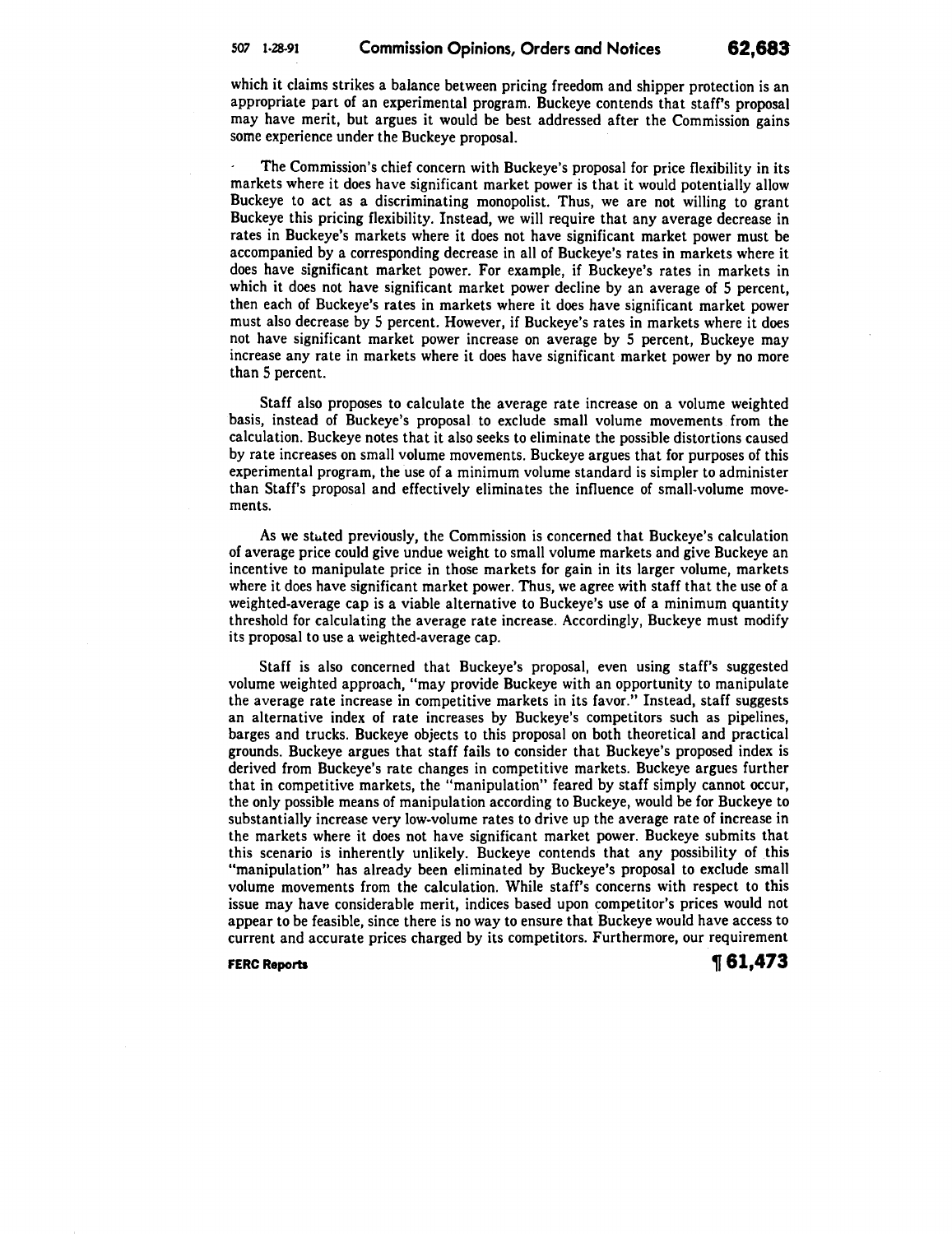that Buckeye modify its proposal to calculate weighted-average price caps and to eliminate pricing flexibility in markets in which it exercises significant market power should offer adequate protection against any market manipulation. Thus, we will monitor Buckeye's price changes as a part of the experimental program and rely on the changes in markets in which it does not have significant market power during this period.

During the experimental period, the Commission will require Buckeye to submit annual reports, on January 20 of each year, detailing price and revenue changes under each of its tariffs in all its markets and relevant GNP inflation calculations. Specifically, for each tariff in each market, Buckeye must give the initial rate (\$/Bbl), volume (MBD), and revenue (\$/yr). Then, Buckeye must give any percentage change in each rate during each 12-month experimental period and corresponding changes in revenue. Buckeye must also show how it calculated applicable price caps for its markets in which it does have significant market power for each experimental period.

The Commission will carefully evaluate any revenue losses in Buckeye's markets in which it does not have significant market power that are accompanied by substantial revenue gains in Buckeye's monopoly markets. Higher competitive rates and lower competitive revenues, along with higher rates and revenues in markets in which Buckeye does not have significant market power, would strongly suggest market manipulation and the need for a return to traditional regulation.

### 5. Rate Decreases

Staff argues that rates should not be allowed to fall below marginal costs and further suggests that the burden of demonstrating that any proposed rate is not below marginal costs should be on the pipeline. Buckeye argues that staff's proposal is unnecessary and inappropriate. Although Buckeye agrees that rates below marginal costs would be inefficient, Buckeye contends that it has no incentive to charge such rales, nor has any party alleged that any of its rates are below marginal costs. The Commission is not persuaded by Buckeye's arguments. The primary concern with placing the burden of demonstrating any alleged unlawfulness on complainants is that this might effectively exclude any small complainant from being heard because the process would be too costly. The ICA places the burden of showing justness and reasonableness of filed tariffs on the company filing the tariffs and we see no need to deviate from that standard. Thus, Buckeye's proposal is modified accordingly.

### IV. ATA's Complaint as to Buckeye's Rates

On April29, 1988, ATA filed a complaint requesting the establishment of just and reasonable rates for the transportation of aviation jet fuel by Buckeye and the ordering of reparations back to January 1, 1987. AT A's complaint was filed under sections 13(1), 15(1), 16(1) of the Interstate Commerce Act and Rule 206 of the Commission's Rules of Practice and Procedure 18 C.F.R. § 385.206 (1990).

In its complaint ATA argues that the record developed in this proceeding (which is now referred to as Phase I) demonstrates that the revenues Buckeye is recovering under its current rates far exceed its cost of service. ATA asserts that Buckeye is currently receiving revenues far in excess of its costs and that most, if not all, of Buckeye's current rates for the transportation of aviation jet fuel are excessive, unjust and unreasonable. ATA further contends that even complete denial of the rate increases proposed by Buckeye in this proceeding would fail to provide adequate relief to AT A's member air carriers. ATA argues that all shippers have a right to transporta-

**,61,473 Federal Eneru Guidelines**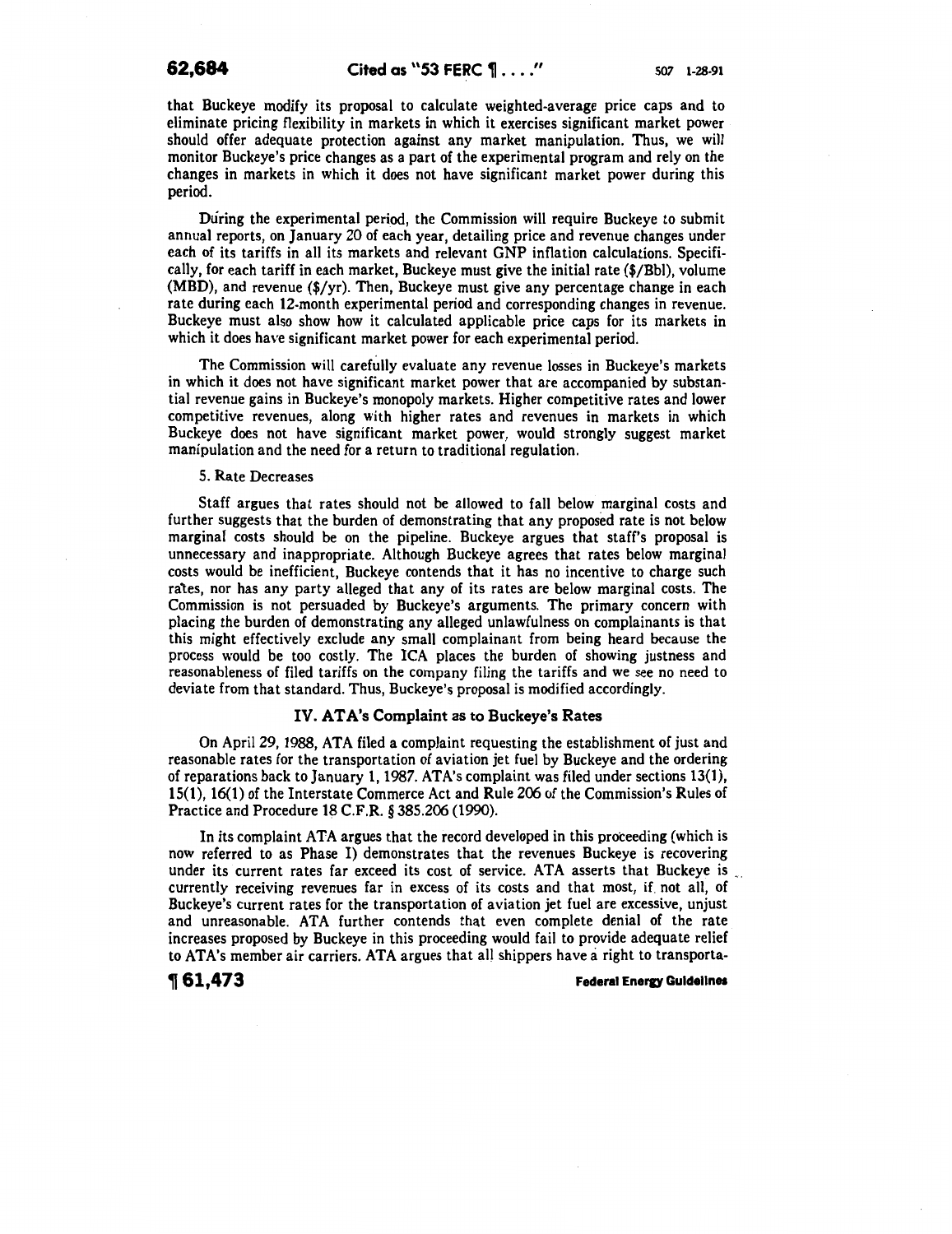tion under just and reasonable rates, and that its member air carriers would be denied this right unless the Commission prescribes just and reasonable rates and orders reparations for excessive charges made on or after January 1, 1987.

ATA requested that the Commission address the complaint along with the issues in Phase I of this proceeding to resolve: (1) the justness and reasonableness of all of Buckeye's tariff rates for the transportation of aviation jet fuel, whether or not an increase to any such rate has been proposed; (2) the just and reasonable rate to be thereafter observed to the extent that any of Buckeye's tariff rates for the transportation of aviation jet fuel are found to be unjust and unreasonable; and (3) the appropriate measure of reparations (with interest) to be made to ATA's member air carriers as relief from unjust and unreasonable tariff rates charged for the transportation of aviation jet fuel for the period from January **1,** 1987 to the date that the prescribed just and reasonable rates become effective.

AT A's complaint raises issues that require investigation with respect to Buckeye's rates in the markets in which the Commission has found that Buckeye exercises significant market power. As a first step, however, the Commission must determine in which of Buckeye's relevant markets, as defined in Phase I of this proceeding, ATA has standing to challenge Buckeye's rates. That is, since ATA's complaint is limited to the rates for the transportation of aviation jet fuel, the Commission must determine which rates are at issue, and further determine whether the rates are for transportation to or in markets which the Commission has found that Buckeye exercises significant market power. Therefore, the Commission will require Buckeye to identify which of its rates apply to the transportation of jet fuel. ATA will then have an opportunity to respond.

Once the Commission knows the precise rates at issue the Commission will be able to determine the markets at issue. The complaint will be dismissed as to those markets that have been found in Phase I of this proceeding to be markets in which Buckeye does not have significant market power. The rates in those markets are deemed to be just and reasonable. The Commission will then be able to proceed with consideration of the merits of the complaint as to the rest of the markets in which ATA has standing, and to a determination as to the justness and reasonableness of Buckeye's rates in those markets and whether reparations are appropriate. Once a final determination is made as to just and reasonable rates, the methodology adopted in Phase II of this proceeding for setting Buckeye's rates will be applied to those rates in each market in which Buckeye can exercise significant market power. Until that time, the Phase II methodology will be applied to the rates currently in effect, subject to refund.

## *The Commission orders:*

(A) The Initial Decision is affirmed in part and reversed in part consistent with the discussion contained in the body of this order.

(B) Buckeye's proposed experimental program is accepted for a three-year period consistent with the discussion contained in the body of this order, and Buckeye must make a tariff filing that sets out the proposal in detail.

(C) Within 21 days of the date of this order, Buckeye must identify its rates that apply to the transportation of jet fuel. ATA may respond to the identification filed by Buckeye within 10 days thereafter.

**FERC Reports 161,473**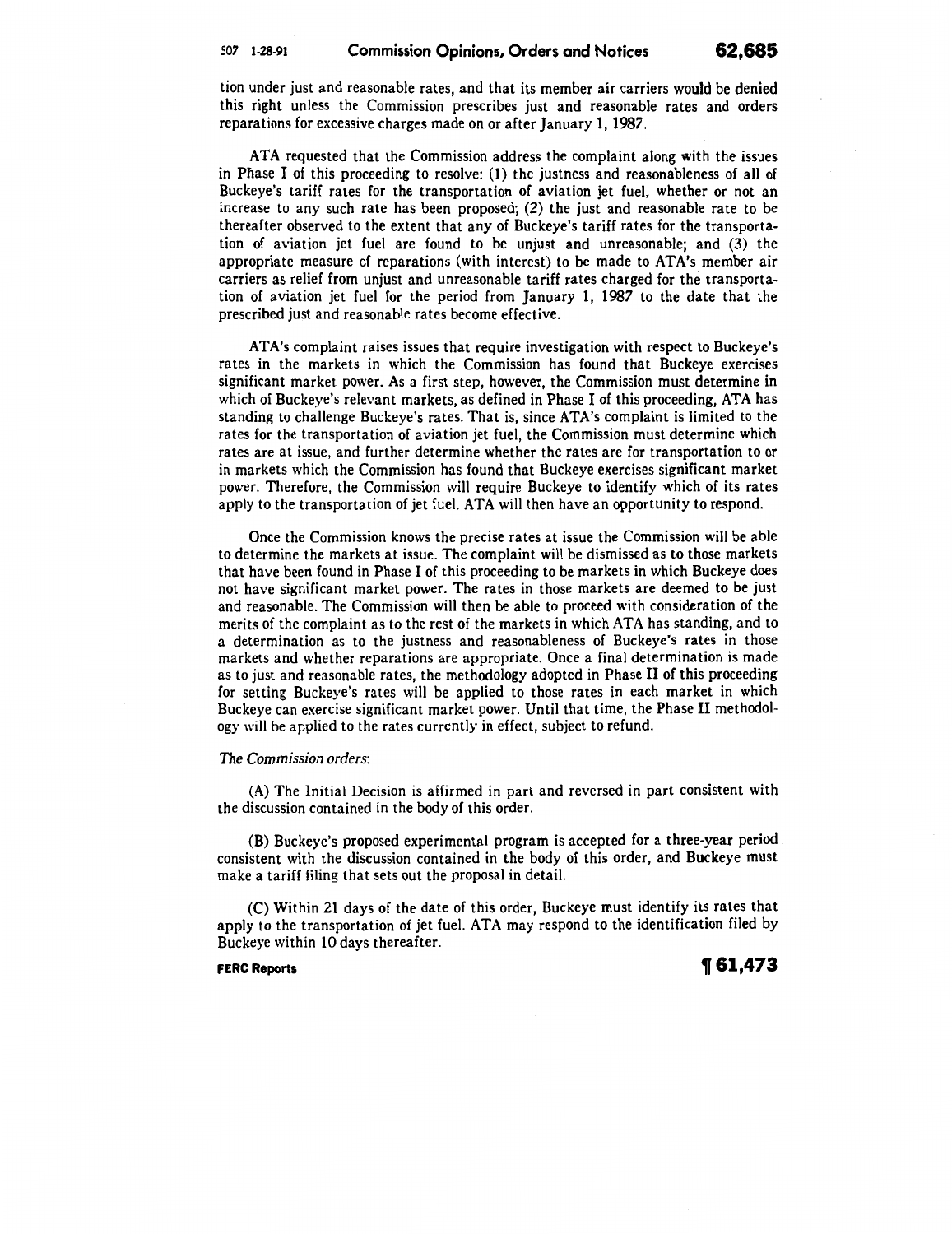### Elizabeth Anne MOLER, Commissioner, *dissenting in part:*

I agree with the Commission's decision and findings in Phase I of these proceedings analyzing Buckeye's market power in its various markets and the end result of the Commission's decision in Phase II of these proceedings fixing the rate methodology for Buckeye to use in the future. I am convinced that the requisite showing has been made that, under the conditions imposed by the Commission taken as a whole, the end result reached here is just and reasonable. I dissent from those parts of the Commission's order which suggest that even less regulation may be appropriate in this case.

Section 1(5) of the Interstate Commerce Act (ICA) requires that all rates charged for oil pipeline transportation "shall be just and reasonable." Under section 13(1) of the ICA, any person may complain of a pipeline's action or rate and "[if] there shall appear to be any reasonable ground for investigating said complaint, it shall be the duty of the Commission to investigate the matters complained of in such manner and by such means as it shall deem proper." Under section 15(1) of the ICA, the Commission is authorized "to determine and prescribe what will be the just and reasonable" rate for such transportation services.

There can be no question that the Commission may discharge its statutory obligations without resort to the traditional rate review process. However, in doing so, the Commission must show, "that under current circumstances the goals and purposes of the statute will be accomplished through substantially less regulatory oversight." *Farmers Union II,* 734 F.2d at 1510.

In *Buckeye I,* citing *Farmers Union II,* the Commission described the parameters for the approach it could use to regulate oil pipeline rates:

[T]he Commission clearly could, if competitive circumstances warrant, require only generalized cost data for oil pipeline ratemaking if it can be demonstrated that the resulting rates from such an approach would satisfy the just and reasonable standard. ... The competitive forces warranting such light-handed regulation would have to be clearly identified and must be shown to keep prices at a just and reasonable level to ensure that the Commission can protect shippers from unreasonable rates under the ICA.

44 FERC  $\parallel$  61,066, at p. 61,185 (1988). Fundamentally, there must be "a substantial evidentiary predicate on which to determine that competition in relevant markets will operate as a meaningful constraint on the involved pipeline." *Id.* at p. 61,186.

In this case we find there are two different. types of markets: those in which Buckeye lacks significant market power, and those in which Buckeye has significant market power. Nonetheless, for both, we provide the same answer and adopt the general outlines of Buckeye's proposal:<sup>1</sup> (i) over the next three years individual rate increases will not exceed a "cap" of 15 percent over any two-year period; and (ii) individual rate increases will be allowed to become effective without suspension or investigation if they do not exceed a "trigger" which is the change in the GNP deflator since the rate was last increased plus 2 percent. Additionally, as to those markets where

revised plan to proceed, subject to annual reporting requirements, for only three years and only after the filing of detailed tariffs which we will examine.

**Federal Energy Guidelines** 

<sup>1</sup> The Commission, quite properly, requires certain adjustments to Buckeye's plan to blunt the possibility of cross-market subsidization. Additionally, and correctly in my view, the Commission allows the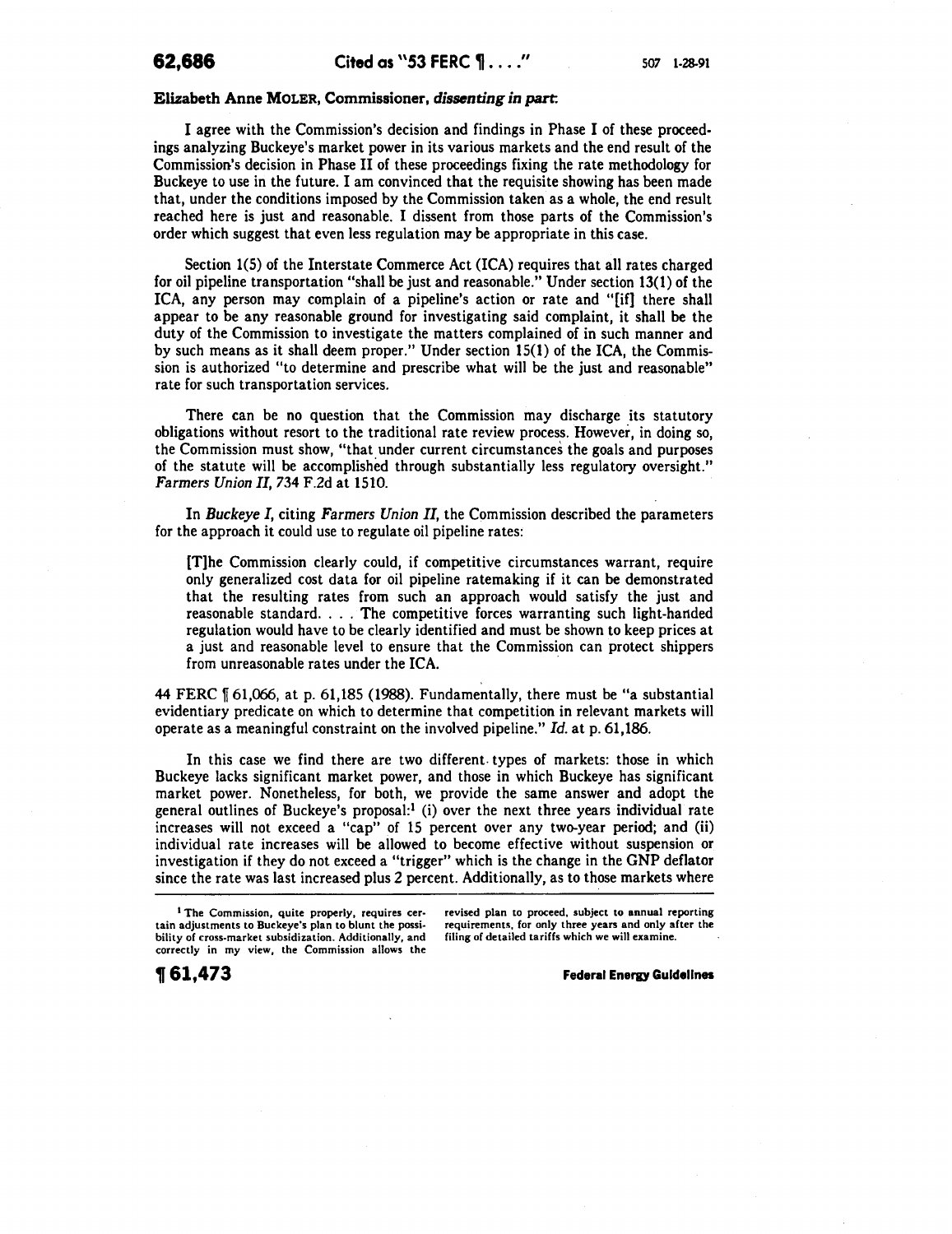Buckeye lacks significant market power, we find the current rates to be just and reasonable.2

As a result, with this order we find that Buckeye may impose rate increases in all of its markets without refund obligation up to the "trigger" point. We also deseribe the general parameters for a finding of "reasonable grounds" under section 13(1) to investigate complaints for rate increases in both types of markets. If a rate increase is below the trigger point, there will be no investigation; if above the trigger. poirit but below the cap, there may be an investigation if Buckeye has not "justified" the increase. (Slip Op. at 35-36.)3

I would not support this order without the rate cap and the trigger. These provisions  $-$  the rate cap and the trigger  $-$  are not, as the majority states, merely an "added safeguard" (Slip Op. at 33, describing the cap) or "added protection" (Slip Op. at 35, describing the trigger and the cap). They are, for me, necessary to ensure that we provide for just and reasonable rates.

At bottom, I disagree with the fundamental assumption made by the majority that, on this record, competition alone can be relied upon to restrain Buckeye's rates where it lacks significant market power. (Slip Op. at 33 and 34.) As the order correctly notes, "judgment plays an important role in determining whether markets are competitive" (Slip Op. at 33). More importantly, however, judgment determines whether markets are competitive *enough* to warrant the sort of rate flexibility we allow Buckeye. That judgment may prove wrong. The markets we deem competitive enough today may not be tomorrow. The rate cap and trigger thus work to provide a necessary backstop.

I also disagree with the majority's endorsement, even as an "experiment", of regulating markets where Buckeye has significant market power by referencing markets where it lacks that power. (Slip Op. at 33.) This is a serious step which cuts new, untried ground and has no factual support on the record before us.4 First, there is no factual basis for assuming that any rate increase Buckeye can impose in markets where it lacks significant market power translates into allowable costs for all of its markets. Nor can this approach be justified by assuming that, because "a sizeable portion of Buckeye's total deliveries" are in markets where it lacks significant market power (Slip Op. at 33), these then become the appropriate yardsticks for ensuring just and reasonable rates for all markets.5

<sup>2</sup>As to those markets where Buckeye does exercise significant market power (Cleveland, Rochester, Syracuse-Utica, Binghampton-Elmira) or might exercise such power (New York), the matter of the current rates - as opposed to future rate increases - might be set for hearing depending upon whether the customer/parties have standing to raise the issue. (Slip Op. at 40.) This leaves open the prospect that, as to some of these markets, future rate increases will be allowed as if the underlying rates are just and reasonable. I have serious reservations about such ratemaking by default. However, my reservations are tempered by the fact that customers remain free to litigate these underlying rates in future cases.

3 Additionally, one may complain and have set for investigation whether the rate is unlawfully discriminatory or whether the competitive situation has changed significantly. (Slip Op. at 35-36.)

FERC Reports

4 A similar approach was a key element in recent legislation introduced in the Congress to deregulate the oil pipeline industry. The legislation was not enacted. Congress alone has the authority to deregulate the industry. Unless and until it does so, this Commission is obligated to ensure that rates charged are just and reasonable as required by the regulatory regime of the ICA.

5 The idea appears to be that, because a large portion of Buckeye's business is subject to competi- . tion, there is (proportionally) less likelihood that Buckeye will successfully subsidize losses in those markets with price increases in markets where it does not face significant competition. However, such a criterion cannot, alone, provide adequate protection. As the order properly recognizes (Slip Op. at 33 and 36-39) additional safeguards are required to ensure there is no market cross-subsidization.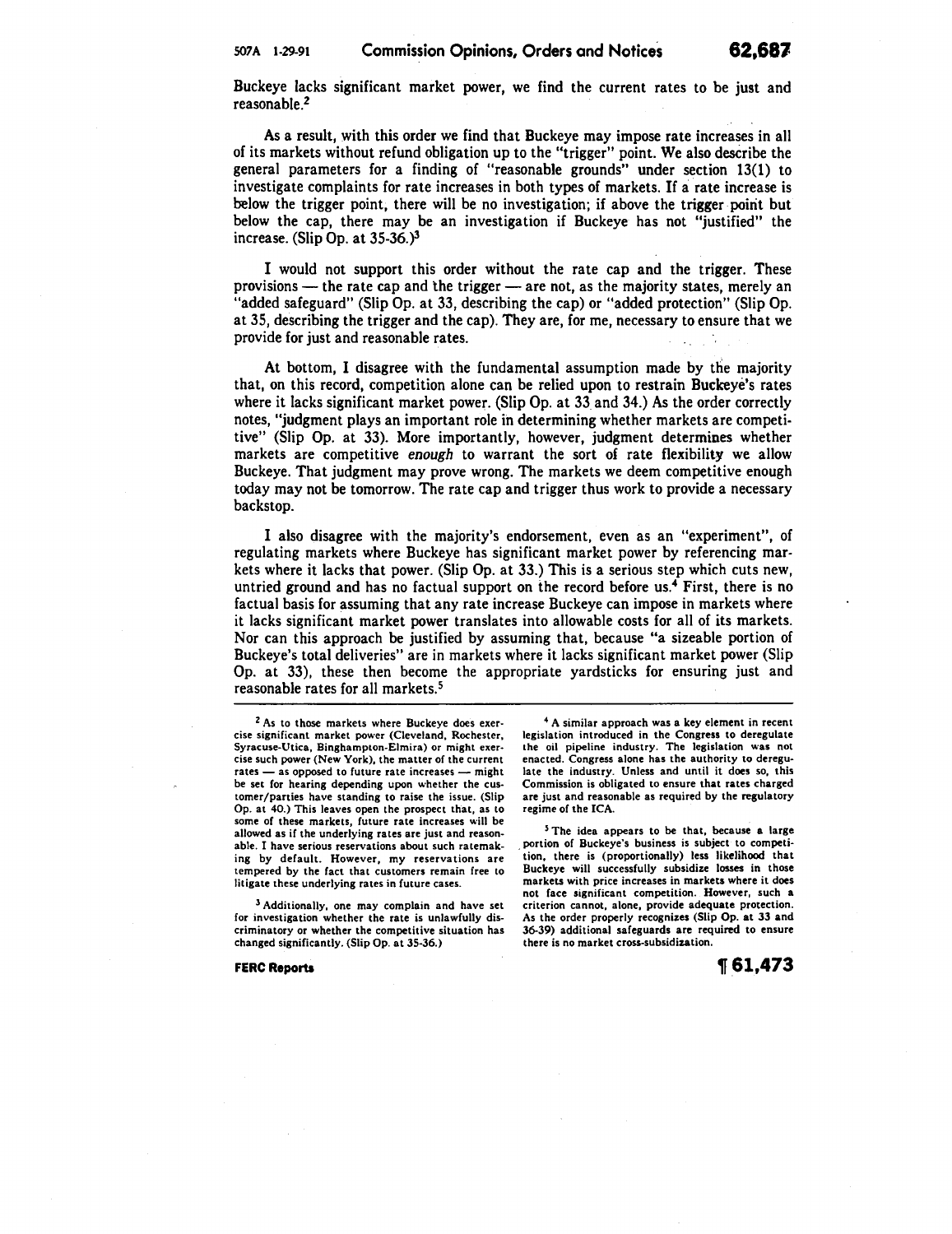When we find that Buckeye can, in certain markets, "exercise significant market power" we find that, as to those markets, Buckeye has monopoly power. The rate cap and trigger thus are necessary to impose a proper discipline in those markets. They ensure. that, even if Buckeye has significant market power, it cannot exercise that power. This is precisely the sort of monitoring mechanism necessary to ensure that rates remain within a zone of reasonableness.

In summary, when we rely on competitive markets to ensure just and reasonable rates we must act to ensure that, as to all of its markets, Buckeye cannot enjoy the force of its market power and that its rates are just and reasonable. The regulatory scheme the Commission develops must "act[] as a monitor to see if this occurs or to check rates if it does not." *Farmers Union II,* 734 F.2d at 1509. On the record we have here, the rate cap and trigger are necessary to do precisely that.